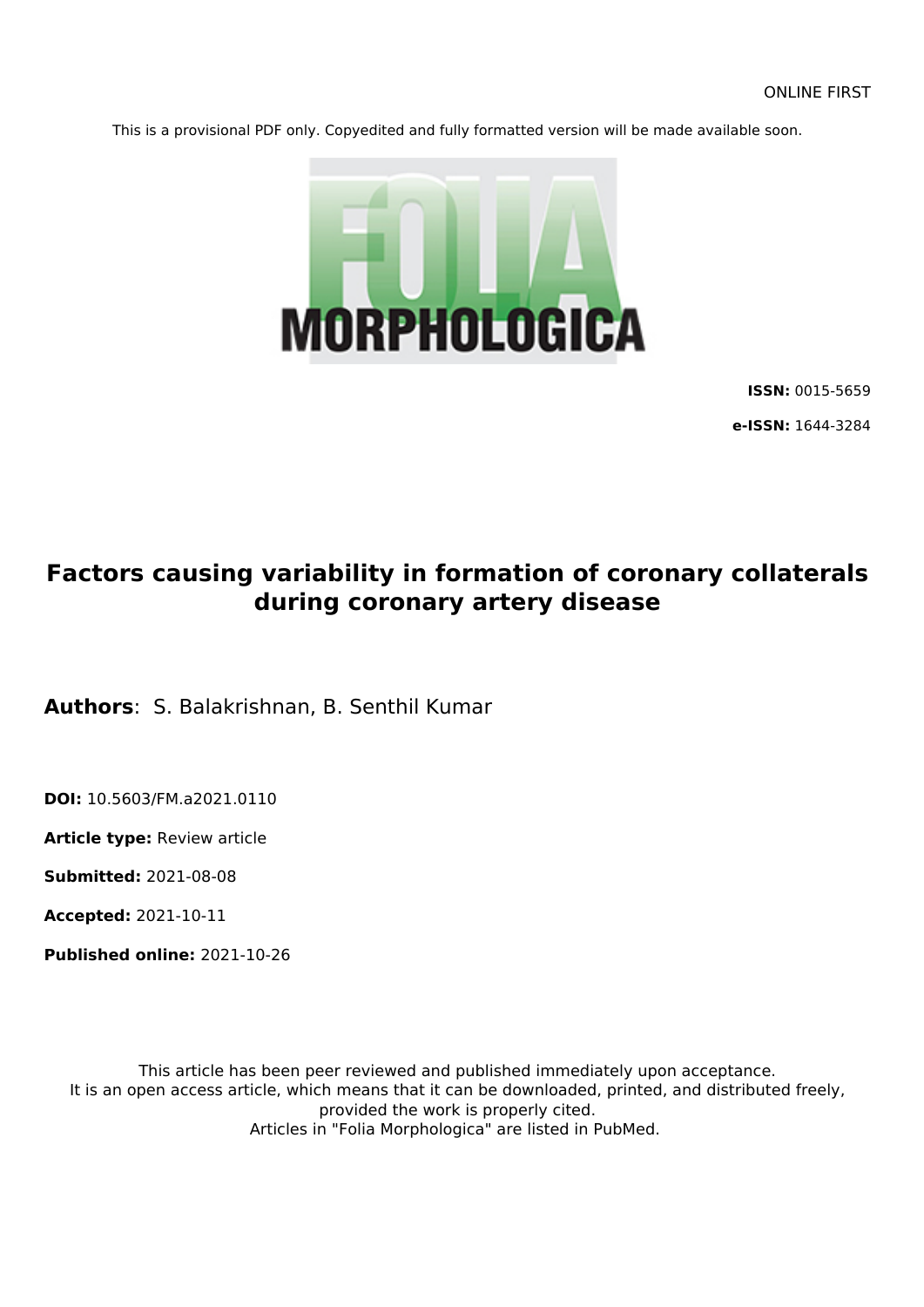# **Factors causing variability in formation of coronary collaterals during coronary artery disease**

S. Balakrishnan, B. Senthil Kumar, Factors affecting the formation of coronary collaterals

#### S. Balakrishnan<sup>1</sup>, B. Senthil Kumar<sup>2</sup>

<sup>1</sup>Department of Anatomy, Government Medical College, Institute of Integrated Medical Sciences, Palakkad, Kerala, India

<sup>2</sup>Department of Anatomy Vinayaka Mission's Kirupananda Variyar Medical College, Vinayaka Missions Research Foundation (DU), Salem, Tamilnadu, India

Address for correspondence: Dr. S. Balakrishnan, Chaithanya, Hill View nagar, Pudupariyaram, Palakkad, Kerala, India-678731, tel: 09645003237, e-mail: [sheejabkrishna@gmail.com](mailto:sheejabkrishna@gmail.com)

#### **ABSTRACT**

Coronary artery disease is one of the major cause of death worldwide. Coronary artery disease are narrowing of coronary arteries that prevents adequate blood supply to the heart muscles results in Acute coronary syndrome which includes unstable angina and myocardial infarction. The only remedy for it is to restore the perfusion through percutaneous Intervention and grafting which may sometime cause reperfusion injury and other complications. Coronary collaterals are small inter-arterial connections that act as natural bypass which provide blood flow to the vascular territory, when the artery supplying to it gets obstructed. Acute collateral recruitment can be done, as a remedy for these adverse cardiac events. Various methods of therapies have been focussed, for the promotion and sustenance of functional coronary collaterals. The determinants of human coronary collaterals give clear evidence for prognosis in coronary artery diseases and a new insight for further therapeutic promotion of coronary collaterals. This review mainly focus into various studies done on coronary collaterals and the affect of various demographic, morphological and cardiovascular risk factors in the formation of coronary collaterals during obstructive Coronary artery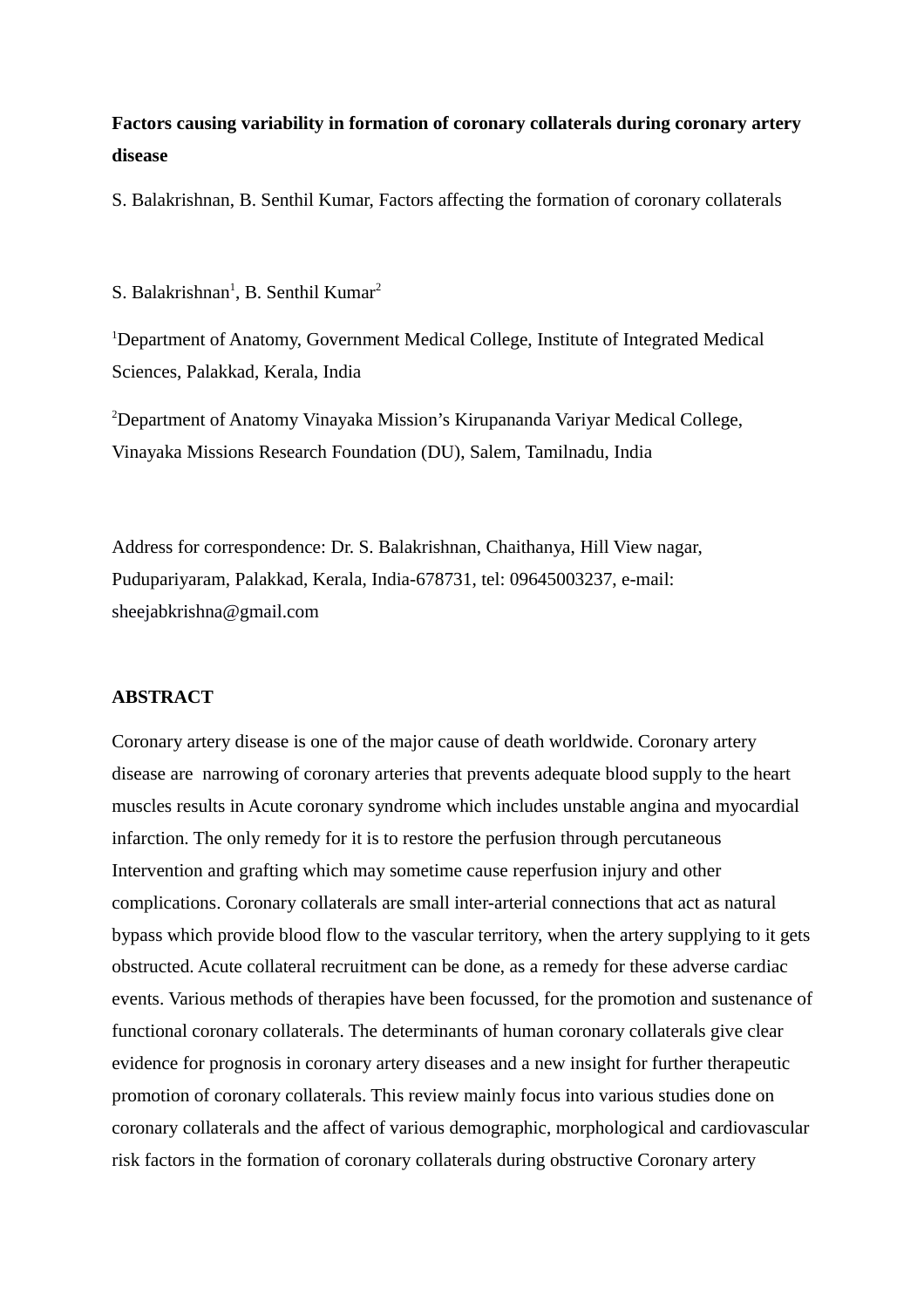disease. Many studies prove that various independent variables like morphology of coronary artery, location of the lesion, duration of the occlusion, coronary dominance, biochemical factors, cardiac risk factors like diabetes, hypertension also affects collateral formation. The current update review gives a holistic view on coronary collaterals and findings of various authors on the affect of these independent variables on collateral formation.

**Key words: angiogenesis, arteriogenesis, percutaneous intervention, collateralization, vascular endothelial growth factors, shear stress, ER-oestrogen receptors** 

# **INTRODUCTION**

Heart diseases are a major cause of death in India. One fifth of heart disease is caused due to complete or partial obstruction of the coronary arteries. Cardiovascular disease remains a major cause of death worldwide in 2013 $^{[1]}$ . Reperfusion is the only method of restoration of blood flow to area at risk, but it can cause damage to the tissue -a phenomenon called "reperfusion injury "and also cause additional episodes of myocardial Infarction, stroke and even death in elderly patients. [2]

Coronary collaterals serve as an alternative conduits of blood flow during obstructive coronary heart disease. [3] The existence of coronary collaterals during coronary artery disease was first documented in 2003. [4] Coronary collateral circulation is an adaptive mechanism of the heart against Ischemia which aids in maintaining tissue perfusion. Collaterals are interarterial connection that maintain the blood flow so that the organ which is supplied by the artery is preserved from Ischemia. [5]

Based on studies done by Baroldi et al.  $^{[6]}$  on angiograms and post mortem specimens it was found that coronary arteries are not end arteries but interconnected with an arteriolar network that expands during coronary occlusion. Zoll et al. [7] showed in his studies on post mortem specimens that the grades of anastomosis between the coronary arterioles depends on the severity of coronary stenosis and which was found to be 9% in normal heart and 95% in complete stenosis. Habib et al .<sup>[8]</sup>showed in his studies that in humans the process of coronary collateralization reduced the severity of myocardial infarction as well as help maintain the ventricular function<sup>8</sup>. Elsman et al. <sup>[9]</sup> suggested that there was much difference in the survival rate of the patients with and without collaterals and found that the survival rate is less in patients without collaterals when compared with subject with well-developed coronary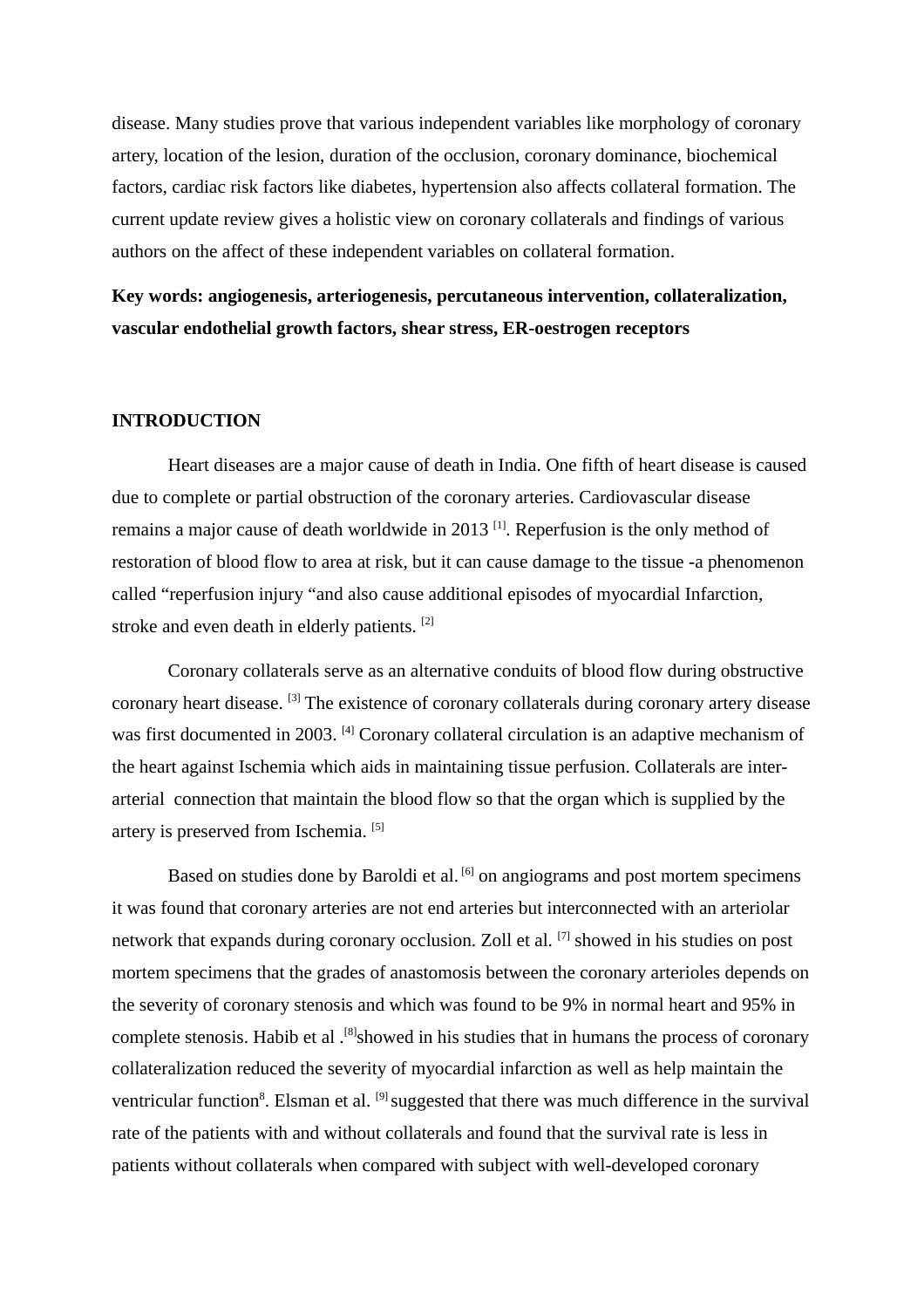collaterals. Evidences through various studies gathered the idea that the presence of coronary collaterals act as a great prognostic indicator during coronary heart disease. [10] It was found that the presence of functional collaterals benefited in mortality reduction, reduce myocardial infract size and which in turn reduces the risk of rapture of papillary muscle and inter ventricular septum. [11]

In normal individuals even if the coronary collaterals are present, it cannot be visualised in angiogram due to its small size. Normal coronary collaterals are microvasculature, and act as an alternative source of blood circulation during coronary occlusion and occurs a drastic change functionally and structurally during occlusion. [12]. Fulton  $[13]$  explained that the size of normal collaterals in the absence of coronary artery disease ranges from 10-200um and during coronary artery diseases its diameter increases to 100-800um.The development of stenosis in the epicardial artery cause Ischemia which in turn produces pressure gradient between the donor and recipient artery and cause formation of collaterals by two processes Angiogenesis and Arteriogenesis.[14] Natural coronary collaterals upon stimulation undergo remodelling to large arteriole with a calibre increment of 5-10 folds and exhibit tortuosity which distinguish it from other vessels .The expansion of natural collaterals into functional collaterals is called is known as Arteriogenesis, while Angiogenesis is the formation of new capillaries from already existing capillaries .Shear stress is found to be the main factor leading to angiogenesis while arteriogenesis occurs without shear stress and factors effecting it are cytokines, monocytes, growth factors and stem cells.<sup>[15]</sup>Presence of collaterals maintain the viability of myocardium for longer period by extending the time buffer for successful reperfusion until the reperfusion of the occluded artery takes place by the process of thrombolysis or Primary percutaneous interventions.<sup>[16]</sup> Stimulation of these coronary collaterals is the only procedure that can be done in patients having contraindication to percutaneous intervention and Bypass grafting.

Proximal part of right coronary artery is occluded, retrograde filling of Right posterior descending artery through via collateral channels from Left anterior descending artery  $(LAD)$ -red arrows-grade 3 collateral  $[23]$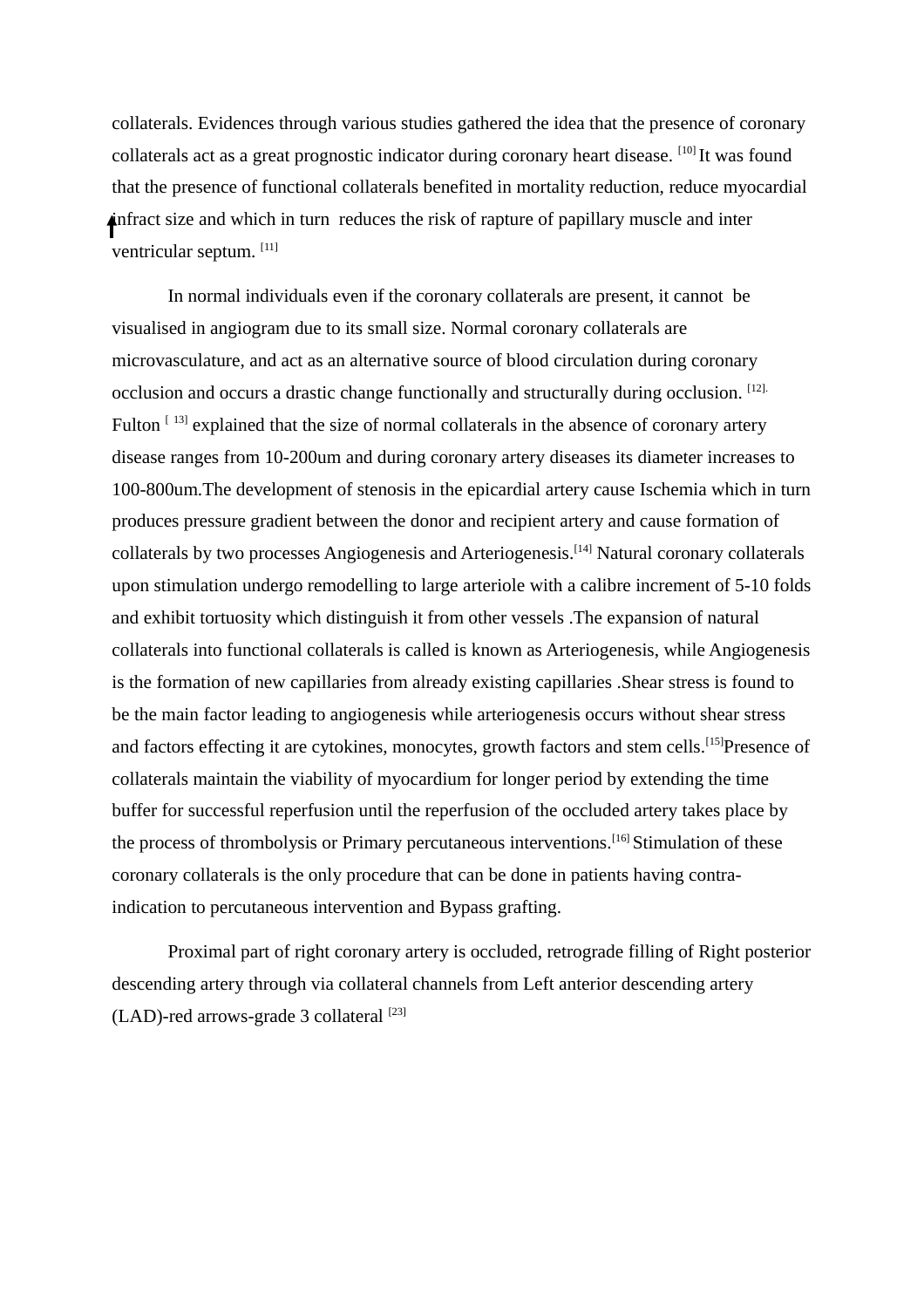

**Figure 1.** Coronary angiogram -complete filling of distally occluded circumflex artery CLX via homo collateral channels (red arrows-grade 2 collateral  $^{\left[23\right]}$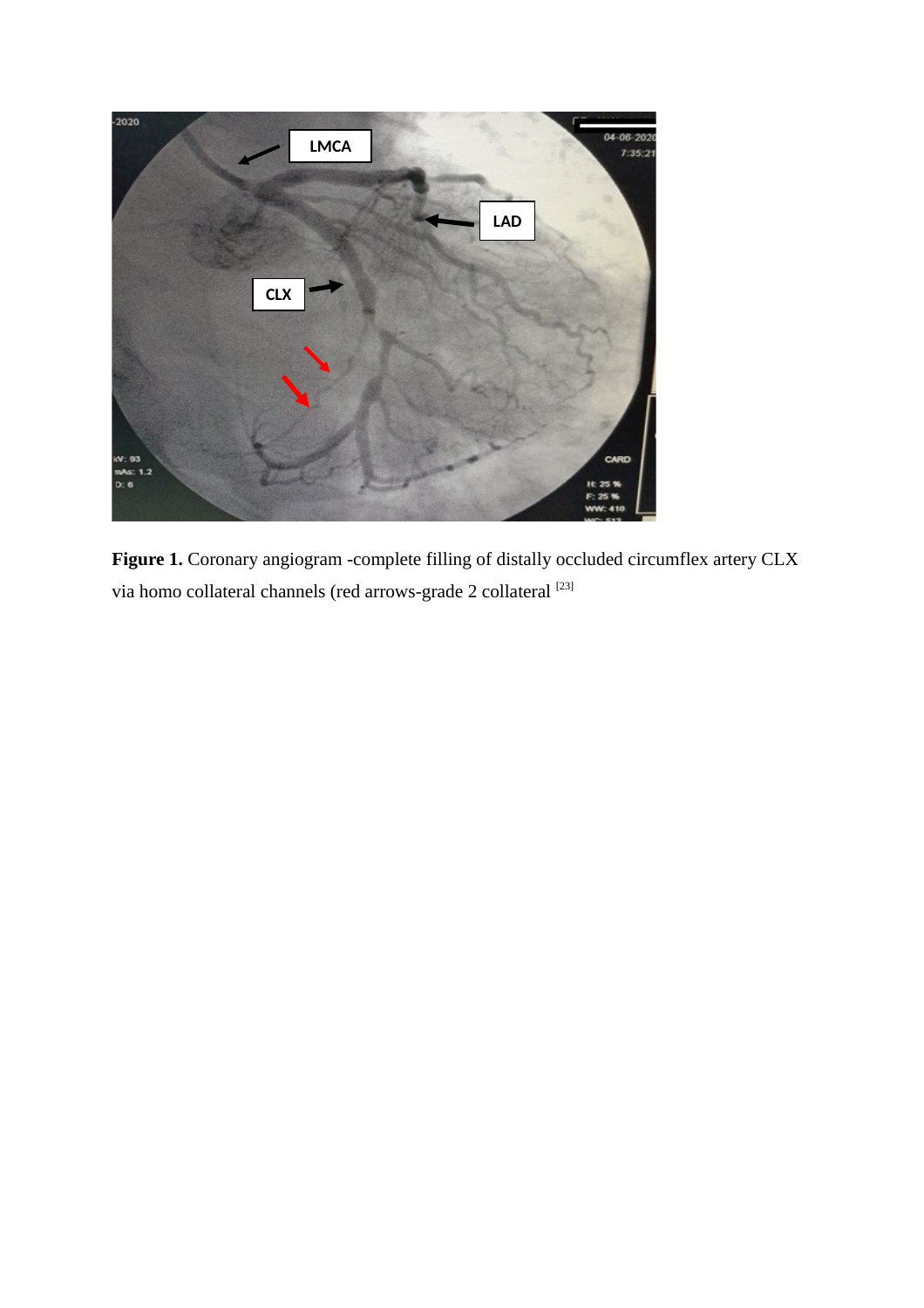

**Figure 2.** Coronary angiogram with injection of radiographic contrast into Left main coronary Artery (LMCA).

# **DISCUSSION**

#### **Classification of collaterals**

The collaterals include micro vascular collaterals and native collaterals. Micro vascular collaterals are arteriole -arteriole anastomosis present in Systemic artery. Native collaterals are those present in healthy tissues that are free from arterial obstruction and function in normal physiological condition.<sup>[17]</sup> Anastomosis of left and right coronary arteries through native collaterals are seen abundantly during foetal life and reduces during first year.  $[18]$  These channels which appears in adult ranges from 40-200 um in diameter and reaches up to the diameter of 800um during coronary artery occlusion. The length of these coronary collaterals ranges from 1-2cm to 4-5 cm.<sup>[19]</sup> Coronary collaterals are frequently formed in the areas like- anterior aspect of the right ventricle, apex of the heart, posterior aspect of the left ventricle, crux of Interatrial and Interventricular groove. [20] Native collaterals provide an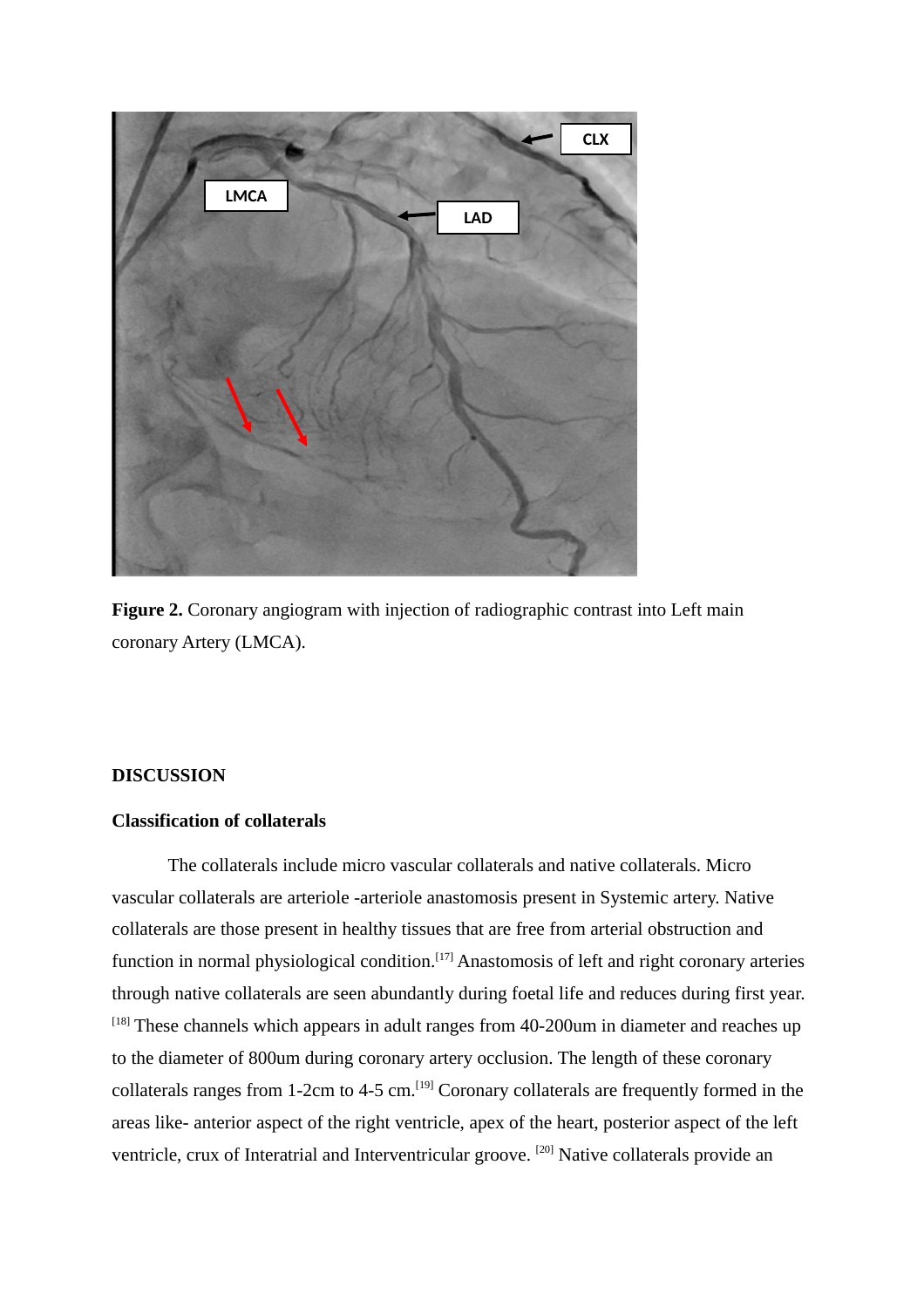alternate source of blood during coronary occlusion and undergo drastic changes at the time of occlusion. [21]

Baroldi<sup>[22]</sup> classified the collaterals anastomosis into Homo collaterals anastomosis and Inter coronary anastomosis. Homocoronary anastomosis occurs everywhere except in the subepicardial layer of heart and intercoronary anastomosis are more in subepicardial layer. Homocoronary collaterals anastomosis between the parts of same coronary artery and intercoronary collaterals anastomosis between Right and left coronary artery. In his study collaterals were also classified into good and bad collaterals. Good collaterals are considered as the collaterals that can maintain the left ventricular function and bad were related with impaired ventricular function. The good collaterals with more than 100 um in diameter have protective role in maintaining the ventricular function. And these functional collaterals are formed from pre-existing arterioles by the process of Arteriogenesis

## **Methods of evaluation of collaterals**

There are various methods for assessment for coronary collateral function which includes both invasive and non-invasive technique. The various methods of grading collaterals through invasive techniques are

(1) Grading of coronary collaterals was first described by Rentrop et al and was done by balloon occlusion of contralateral coronary artery.<sup>[23]</sup>

Collaterals was graded into grade 0, grade 1, grade 2, grade 3.

| <b>Grades of collaterals</b> | <b>Classification</b>                                                         |
|------------------------------|-------------------------------------------------------------------------------|
| Grade 0                      | No filling of collateral vessels                                              |
| Grade 1                      | Filling of collateral vessels without any epicardial filling of target artery |
| Grade 2                      | Partial epicardial filling by collateral vessel of target artery              |
| Grade 3                      | Complete filling of main Epicardial recipient artery by collateral vessels of |
|                              | target artery                                                                 |

This method has limitations as it mainly depends on the pressure and flow of contrast during injection Angiography. Rentrop documented the relation between the severity of stenosis and development of collaterals and found that collaterals increased in patients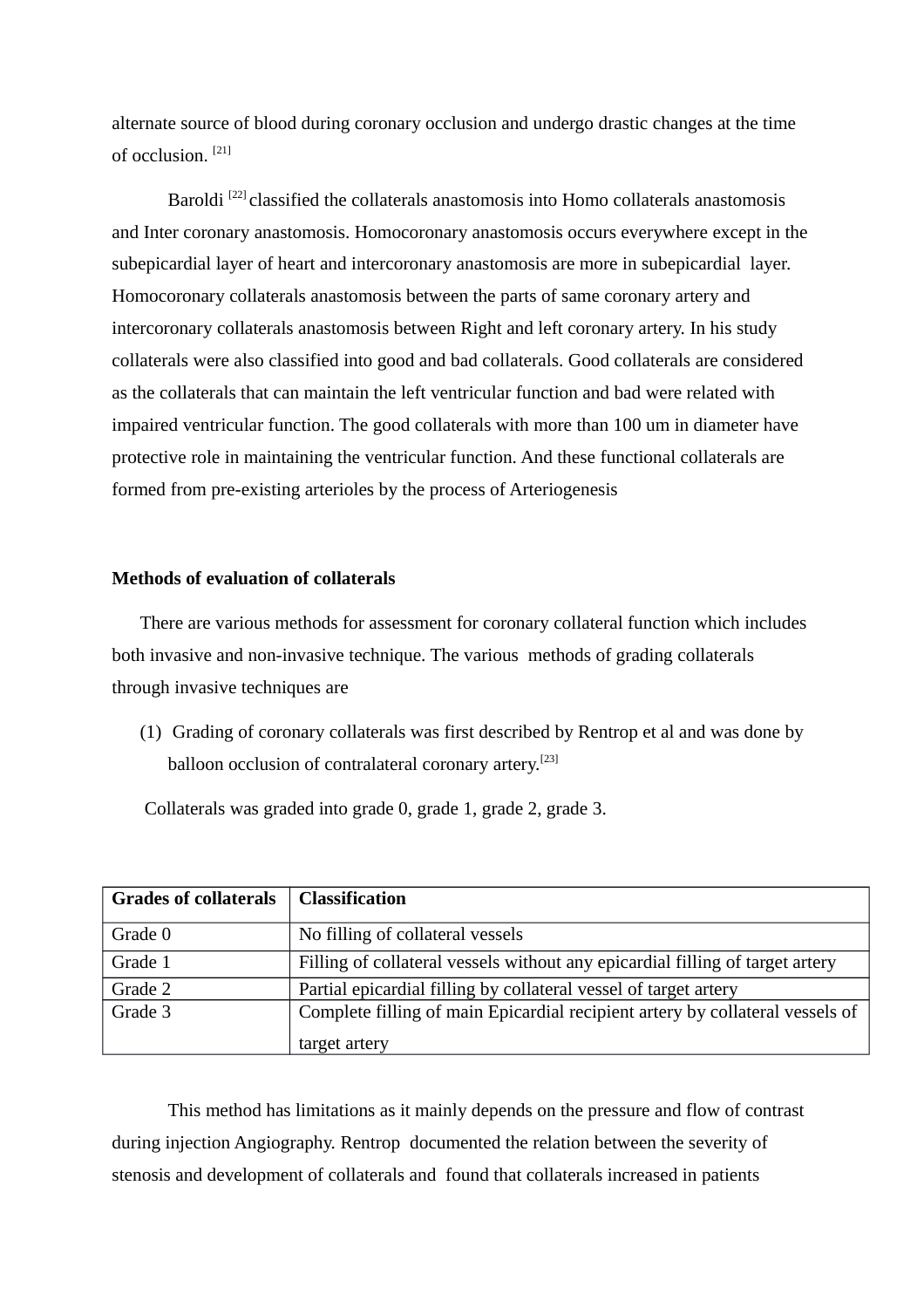having beyond 70% occlusion.<sup>[24]</sup> The shortfalls of the angiographic study was made by Helfant, Kemp and Grolin .<sup>[25]</sup> In their study on patients with 75% of stenosis, those with collaterals and without collaterals are compared on their ventricular function. And the conclusion was made that the patients with more collaterals showed ventricular contraction abnormalities. The change of results from the previous studies was attributed, two reasons that the population selected by the earlier study had 90% of the occlusion and the sample selected were not homogenous in all respects.

(2) The more recently described angiographic classification is based on collateral connection (CC) Grades-size based classification. [26.]

| <b>Collateral grades</b> | <b>Classification</b>                                                |
|--------------------------|----------------------------------------------------------------------|
| CCO                      | No continuous connection between the recipient and the donor artery  |
| CCI <sup></sup>          | Continuous thread like connection                                    |
| CC <sub>2</sub>          | Continuous side branch like size throughout the course of collateral |

(3) By measuring collateral flow index (CFI). In these two measurements are available, one is Doppler velocity measurement and the other is pressure measurement. The use of Doppler wire to access the effect of occlusion was demonstrated first by Morton Kern's lab. But while assigning the phasic flow of collaterals it showed higher magnitude in systole which differs from diastole.<sup>[27]</sup>

(4) Measuring the collateral function is intra coronary ECG lead were coronary pressure guide wire is used as ECG lead and ST segment elevation >0.1mv is used as a tool to detect the Ischemia.<sup>[28]</sup>

#### **Variability in formation of collaterals**

Great variability exists in the formation of collaterals in patient with similar kind of severity of coronary heart disease. This variability depends mainly on the various factors and has individual differences<sup>[29]</sup>. Studies show that various independent variables effects on the collateralisation. This includes factors like Morphology of coronary artery, location of the lesion, Coronary dominance, various biochemical factors, Age, Sex, duration of the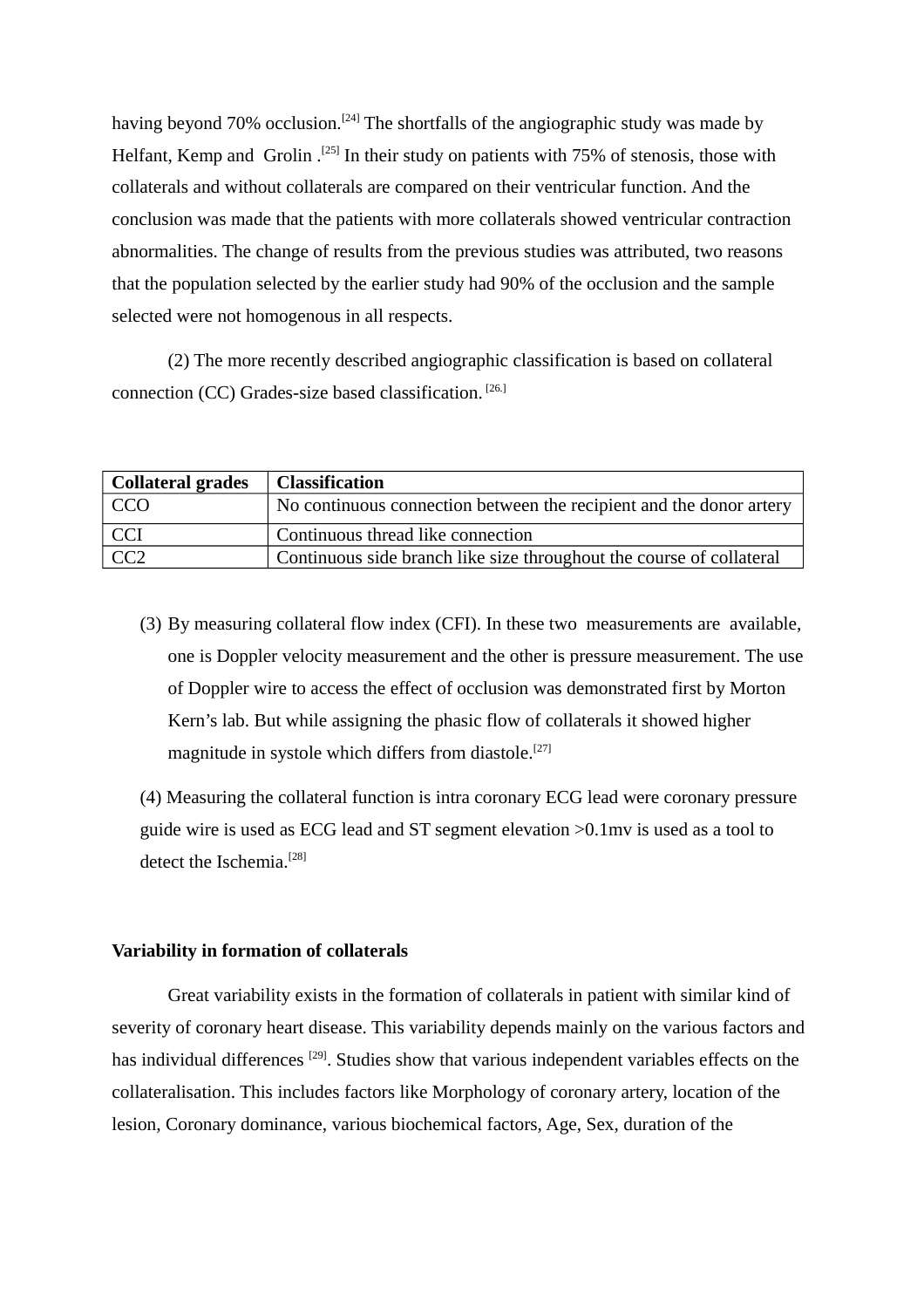occlusion.[30] Collateral vessel formation is also seen impaired in metabolic Syndromes like Diabetes mellitus, Hyperlipidaemia and Hypertension.<sup>[31]</sup>

# **Affect of morphology of coronary artery in formation of collaterals**

The concept of collateral development are based on careful anatomical studies done by James and Baroldi.<sup>[32]</sup> There are two main coronary artery that supply oxygenated blood to the myocardium. They are left coronary artery (LMCA) and Right coronary artery (RCA) LMCA originate from the left sinus of Valsalva while the RCA originate from the Right sinus of vasalva.[33] The difference in the diameter of the Ostia and its location in the sinus of vasalva effect the amount of coronary blood flow. Usually LMCA bifurcates to LAD and CLX Artery. LAD gives septal branch and 1-3 obtuse marginal branches while RCA give only one large acute marginal branch.<sup>[34]</sup> Studies shows that Anatomic variation in orifice, courses, branching pattern and abnormalities of coronary artery, presence of myocardial bridges and coronary fistula effect the hemodynamic characters of the artery.<sup>[35]</sup>Various morphological changes have been noticed in studies conducted on coronary arteries. The common trunk of left coronary artery is described as 15mm in length. Long common trunk is present in between 11.5% to 18% of cases and the short trunk which is less than 5cm is considered as important risk factor for coronary artery sclerosis. Banchi in 1904 found in his studies that the common trunk trifurcates in 25% of the cases. Schleringer et al.<sup>[36]</sup> in 1946 found in his studies that the presence of third coronary arteries varies between 33% and 51% cases. Absence of LMCA is common anomaly that can be detected in 0.4 -8% of the population. [37]The difference in the diameter and branching pattern of the artery effect the amount of blood flow which in turn effect the collateralization.

#### **Affect of myocardial bridges on collateral formation**

Myocardial bridges are myocardial fibres that spread over a segment or branch of coronary artery. The presence of myocardial bridges cause a typical type of angina if it is long and deep.<sup>[38]</sup> Myocardial bridges occur in 60% of normal hearts. The bridges ranges from 9.69mm and 50mm.It usually occurs around the right marginal branch and posterior Interventricular branch of Right coronary Artery. It is very important when present in the proximal part of the artery. It causes compression during systole and the severity ranges from tachyarrhythmia and myocardial infarction.<sup>[39]</sup>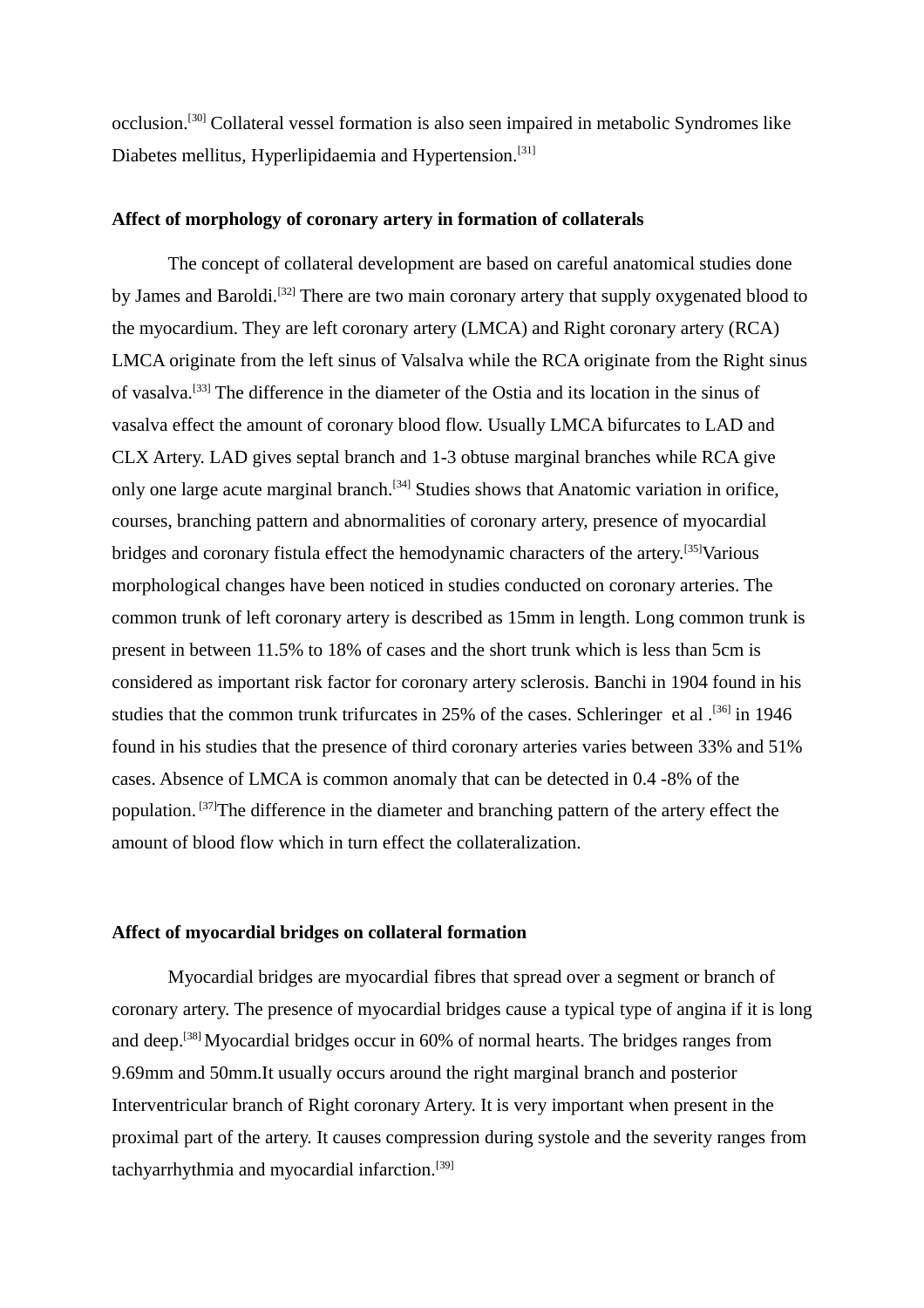It is now accepted that coronary obstruction is an important stimulus that makes the development of coronary collateral network. Proximal location of the lesion is found to be an independent variable determining the collateral development other than the severity of the angina pectoris.[40] The percentage of diameter and coronary artery narrowing is also an independent predictor of collateral channel.

#### **Coronary dominance**

Identification of coronary dominance is found to be important in the interpretation of myocardial ischemia. An angiographic records of 2029 consecutive patients by Ajayi et al .<sup>[41]</sup> found that right dominance influence much excellent collateralization between the coronary arteries. Hence coronary dominance can be considered as an important factor determining the collateral formation in coronary artery diseases. In patients with left coronary dominance the right coronary artery will be smaller which have a disastrous consequence, as the potential for rapid development and reopening of collateral vessel is likely diminished. Left dominance seems to be associated with higher mortality due to acute infarction and higher incidence of atherosclerosis. [42]

#### **Mechanical and chemical factors affecting collateral formation**

#### **Shear stress**

Increase in shear stress affects the collateral growth. The difference in pressure gradient during occlusion between the occluded artery and the feeding artery of the collaterals act as a driving force to produce shear stress. The endothelial cells sense the change in this shear stress through the mechanoreceptors present in the endothelial glycocalyx. Cell adhesion is regulated by certain molecules like cell adhesion molecule and vascular cell adhesion molecule which facilitates the adhesion of mononuclear cells in the circulatory system and mononuclear cells which induce Angiogenesis.[43] Angiogenesis is the process of formation of capillaries as result of fluid shear stress which can only partly contribute to tissue perfusion, the conversion of these capillaries into functional collateral is termed as Arteriogenesis.<sup>[44]</sup>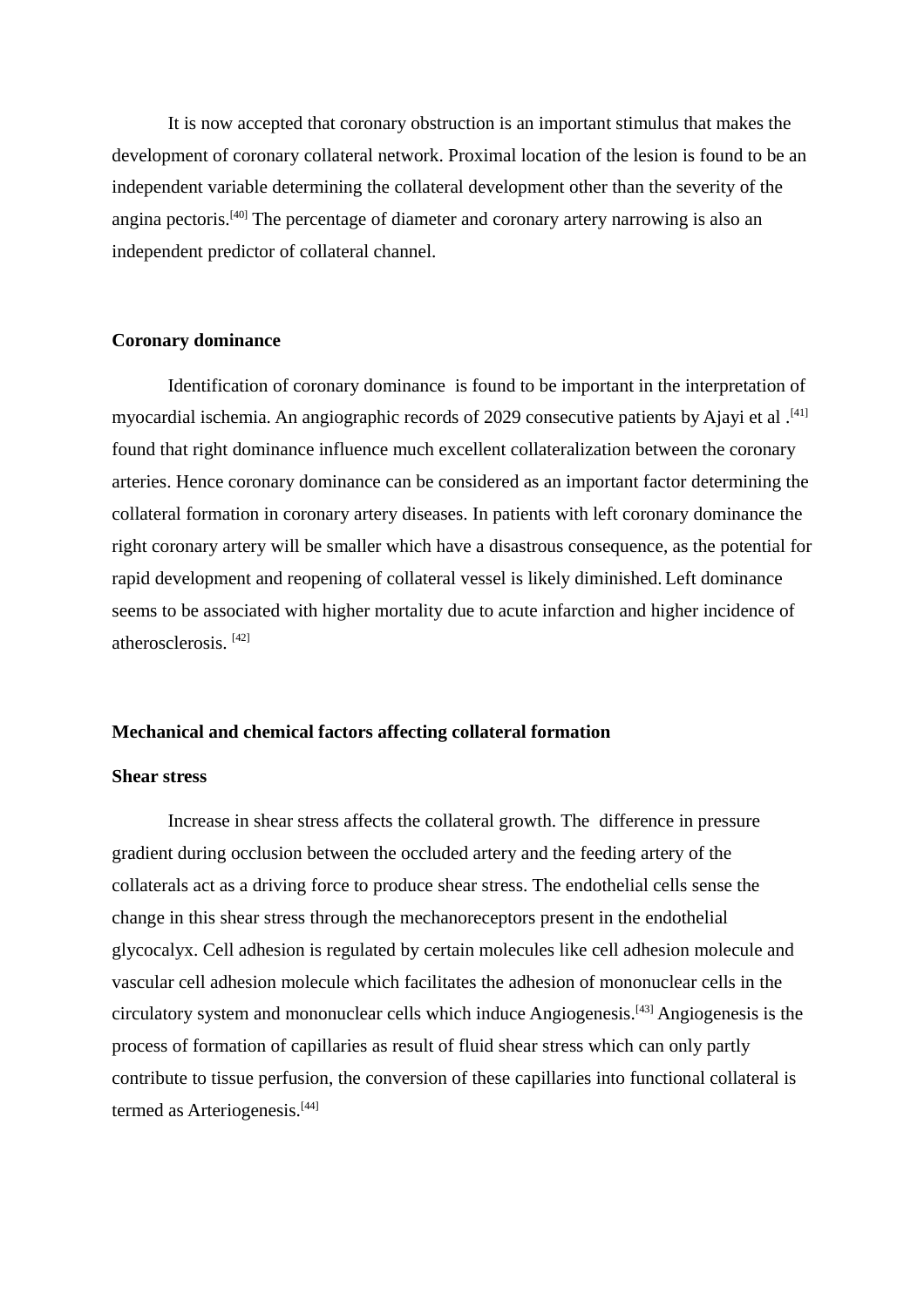Bhamini Patel et al. [45] suggested those collaterals can be formed without shear stress and ischemia can cause collateral growth which is mainly mediated by stem cells, chemical and genetic factors.

#### **Affect of exercise on shear stress**

Exercise was found to have a positive impact on collateral growth. Nickolay et al.<sup>[46]</sup> in his studies found that exercise increase the myocardial demand which increases coronary flow and act as a driving force for arteriogenesis which helps in formation of collaterals in patients with stable coronary artery disease. But exercise would also exacerbate ischemia during coronary stenosis, hence shear stress have found to be have minimal out come in collateralization.[47]

#### **Granulocyte macrophage colony stimulating factor**

Granulocyte macrophage colony stimulating factors was introduced in randomized placebo-controlled trial to improve collateralisation and was noticed that it in turn cause rupture of the plaque. $[48]$ 

#### **Neutrophil-lymphocyte ratio**

Neutrophil-lymphocyte ratio was considered as a marker of inflammatory cardiovascular diseases. [49 ] Neutrophil are involved in inflammatory responses and lymphocytes play an important role in immune responses and there exist a relation between immune responses and infarction aggravation. A decrease in the lymphocyte count shows a poor out come in acute coronary syndrome.<sup>[50]</sup>

#### **Monocytes**

The arterial remodelling was induced by the circulating mononuclear cells, Monocytes. The monocytes secrete metalloproteinases which helps in arterial remodelling. Hence it was noticed that the factors like Monocyte chemo attracted protein MCP-1 platelet derived growth factors can induce the level of collateralization.<sup>[51]</sup> The (vascular Endothelial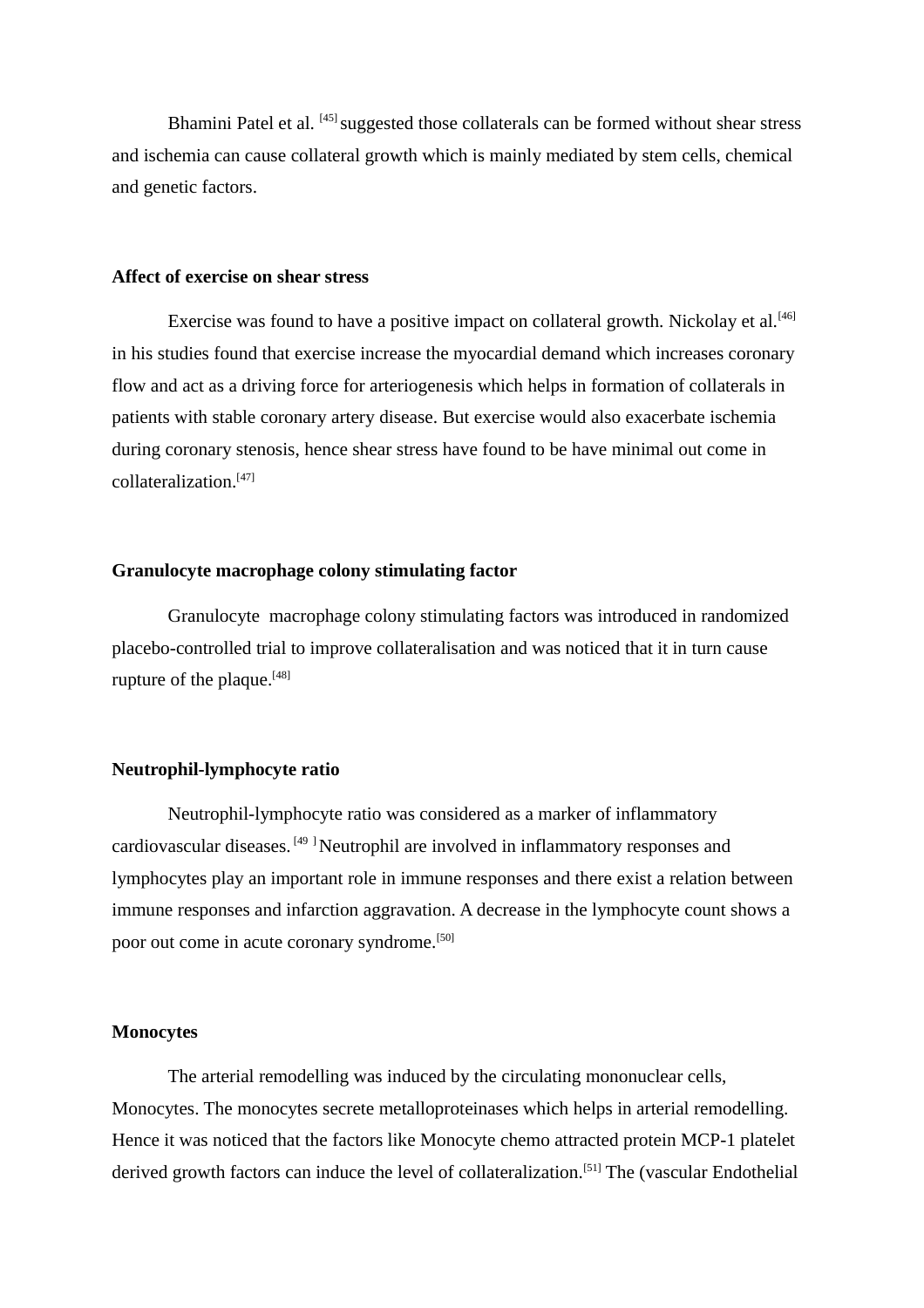growth Factors) VEGF–A act on the Endothelial cells which cause increase in the adhesion of monocytes by activation of cellular adhesion molecule. Monocyte adhesion is associated with Arteriogenesis. Shear stress caused by the change in the blood flow in the occluded and feeding artery causes activation of the endothelial cells which increases the adhesion of Monocytes. This process is supported by VEGF –A, it acts on the endothelial cells which cause increase in the adhesion of monocytes by activation of cellular adhesion molecule.<sup>[52]</sup> Thus VEGF-A has been shown as an inducer of collateralisation. The differences in the genetic makeup in forming monocytes also depend in formation of collaterals during coronary artery diseases [53]

## **Eosinophil**

According to studies of Toor et al. [54] Eosinophil are new biomarkers for risk stratification in patients with coronary artery diseases. Eosinophil in quantities  $> 0.12x 100$ can predict high quantity coronary collateral circulation with 72.5% probability and 58.4% specificity. According to Verdoia et al.<sup>[55]</sup> the number of collaterals are more in patients with high level of eosinophil. JU Wang et al.<sup>[56]</sup> investigated the relation between the eosinophil and collateral development and found that the level of eosinophil is high in people with high level of collateral development.

#### **Affect of vasculoendothelial growth factors (VEGF) in the process of arteriogenesis**

Studies shows that by Increasing the level of VEGF-A by recombinant gene coded for VEGF-A great improvement in the formation of Collaterals is observed.<sup>[57]</sup> The growth factors released during Angiogenesis is induced by VEGF m RNA.<sup>[58]</sup> Impaired VEGF-A in Diabetes mellitus causes low collateralization.<sup>[59]</sup>VEGF-A induces monocyte migration which is disturbed in Diabetes Mellitus.<sup>[60]</sup>A Kranz et al .<sup>[61]</sup> studied on the level of VEGF –A in the blood serum during Acute Myocardial Infarction with the help of Immuno radiometric assay. The level of VEGF –A in the serum was measured in healthy individuals and in patients with unstable angina pectoris. This was also compared with the level of VEGF-A in the blood of sub coronary sinus in patient with sub-acute myocardial infarction. The level of VEGF-A in healthy controls is measured as 98 (75-137) pg/ml and with unstable angina is 116(57-140). The level of VEGF –A taken from the coronary sinus is noted as 61(43-83) pg/ml and shows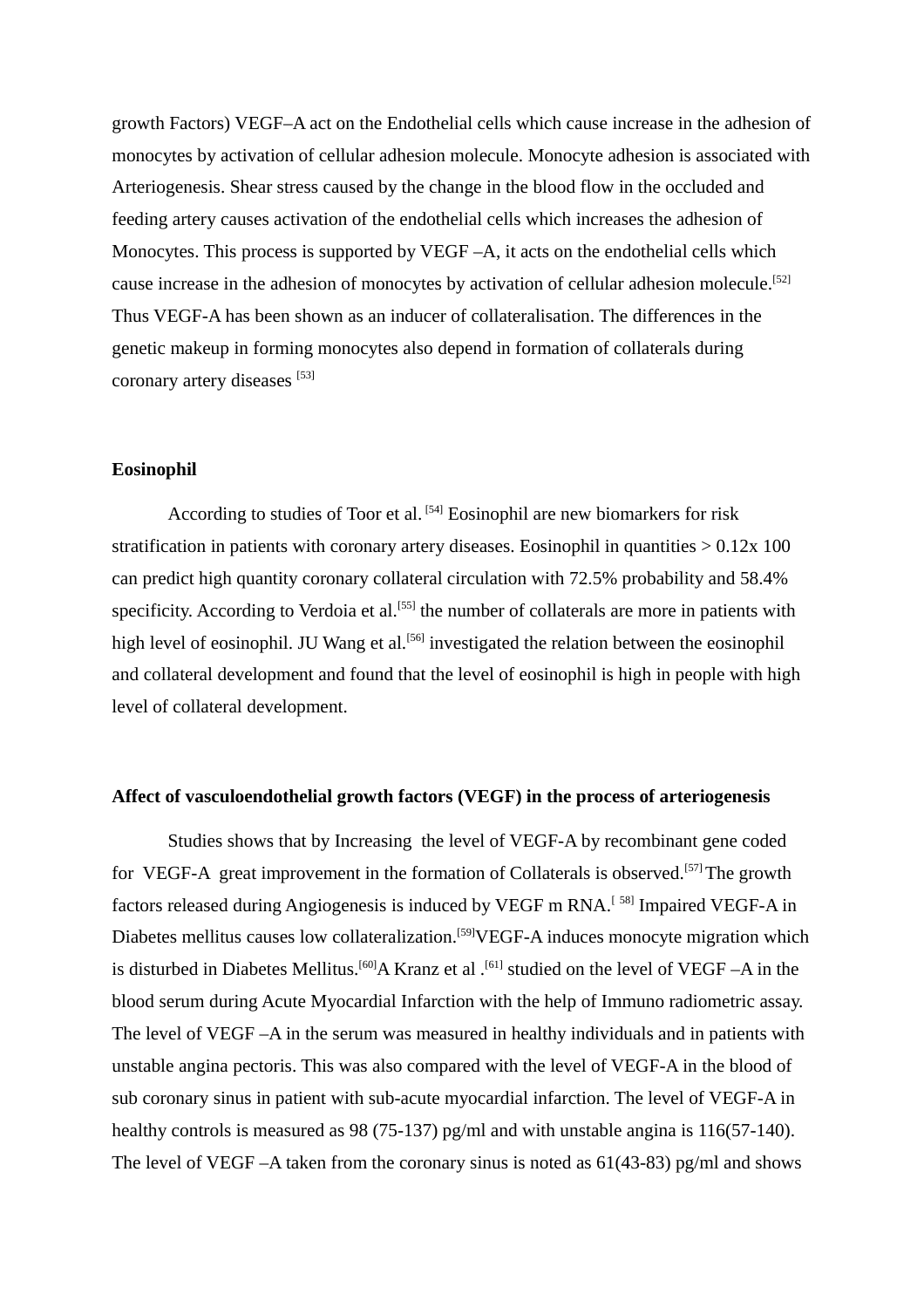that the main source of VEGF in the serum is not from the Infracted myocardium. Anan Hung and et al.  $^{[62]}$  studied on the diagnostic value of serum VEGF– $A$  on Acute Coronary Syndrome from stable angina on 248 CAD patients and 48 healthy subjects concluded that the level of VEGF-A was higher in CAD patients compared to stable angina pectoris.

#### **Impaired collaterals in cardiac risk factors**

#### **Gender and age**

Aging reduces the arterial remodelling which in turn decrease collateral depended flow that act as a recovery for acute obstruction in coronary arteries. [63] Aging compromises mobilization and homing of stem cells and inflammatory cells which induces collateral remodelling. Aging reduces the stem cell capacity to secrete cytokines which help in remodelling of collaterals. [64]

Studies shows that gender is not related with the collateralization, but still some studies shows that collateralization is more in females with multi vessel disease .Chingogide et al.<sup>[65]</sup>conducted a review of all articles of the last ten years and found that no research was on gender differences in collateral formation and circulation .About 96% of the female effected with coronary heart disease is above the age of 50 and post-menopausal which may lead to the inference that Oestrogen directly modulates angiogenesis by their effect on the endothelial cells.[66]

The protection against cardiovascular disease in women during reproductive age is believed to be related at least in part to oestrogen, since endogenous levels of oestrogen and the expression of ERs differ considerably between sexes. Oestrogen mediates its cardio protective actions by increasing angiogenesis and vasodilation and decreasing ROS, oxidative stress, and fibrosis. Through these mechanisms, E2 limits cardiac remodelling and attenuates heart hypertrophy.<sup>[67]</sup>

#### **Smoking and alcohol**

Jeroen Koerselamn et al. [68] conducted cross-sectional study on the effect of smoking and alcohol on the coronary collaterals and found association between the life style behaviours and the level of collateralization.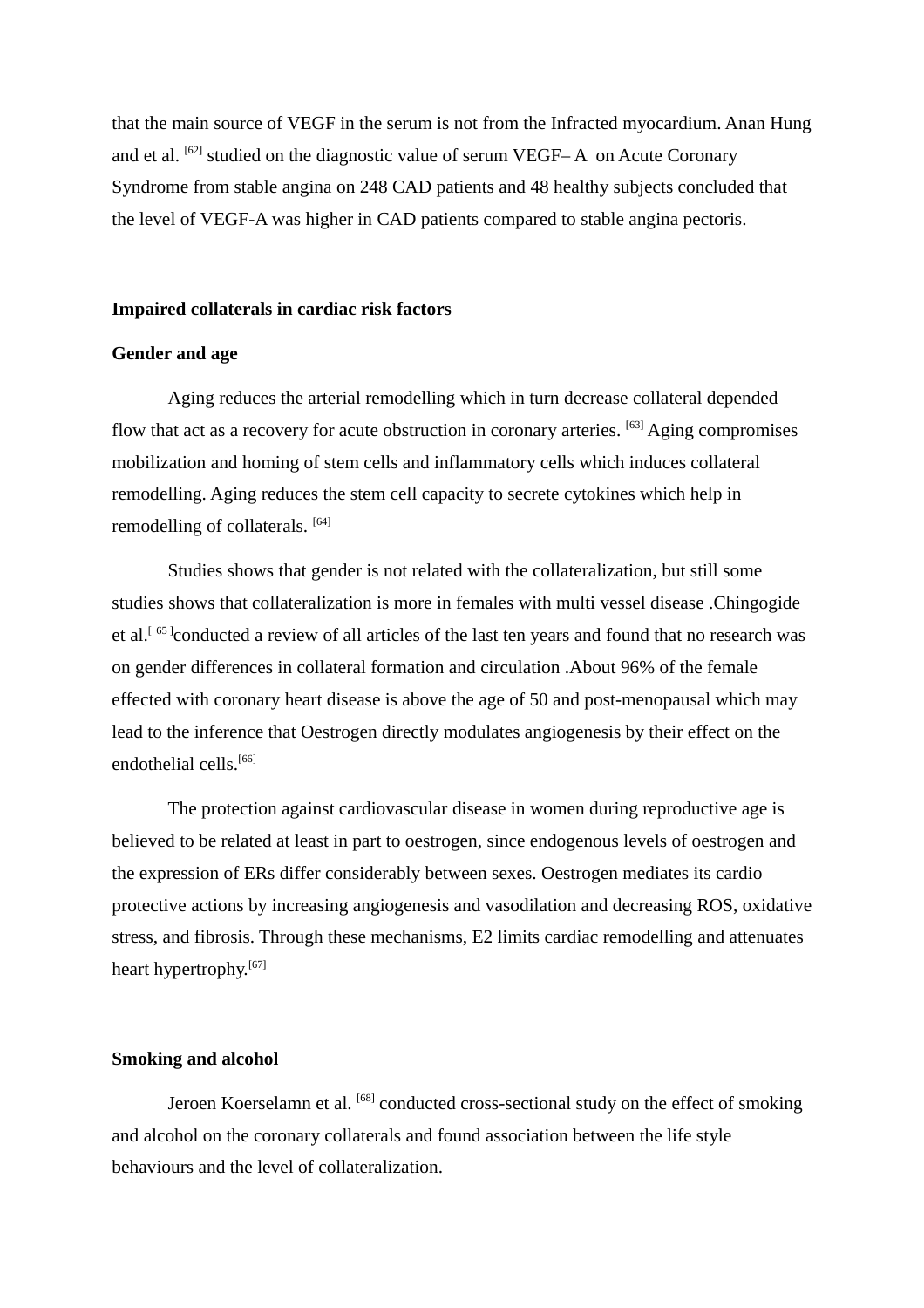# **Affect of metabolic syndromes like diabetes mellitus and hypertension on collateralization**

Patients with metabolic syndrome had increased risk of cardio vascular mortality and morbidity. The metabolic syndrome which are accepted as cardiovascular risk factors includes impaired glucose metabolism, elevated blood pressure, dyslipidaemia and central obesity. This metabolic syndrome is high in patients manifested with vascular diseases.<sup>[69]</sup>

#### **Hypertension**

Koreselman et al .[70] add in his studies that high blood pressure with coronary obstruction cause impairs in collateral formation. Studies showed that diastolic prolongation also associated with improved collateral growth. Patel et al.  $[71]$  have found that the patients with heart rate of 50 beats develop more collaterals compared to patients with 60 beats per minutes. As pressure increases fluid shear stress on the endothelial cells which in turn increase the level of collateralization or remodelling pressure.<sup>[72]</sup>

# **Diabetes mellitus**

The mortality in coronary artery disease is found to be more in Diabetic patients and the adverse effect of diabetes mellitus on prognosis of coronary artery is well known.[73] Great difference in recruitment of coronary collateral in diabetic and non-diabetic patients have been shown in angiographic study. The influence of diabetes mellitus on coronary artery diseases is in controversy. These are mainly based on angiographic study, as angiographic method is considered as semiquantitative method for assessing the collateral formation in diabetes mellitus.[74] The diabetes mellitus causes endothelial dysfunction and structural changes in microcirculation which have negative influence in development of collaterals [75]. The difference in the collateral development in the diabetic patients is due to the impaired endothelial function in diabetic patients. [76 ] Micro vascular resistance is more in diabetic patients and this resistance determine the bloods flow distal to the occluded vessels which makes impaired collateral recruitment.<sup>[77]</sup> Korwashy <sup>[78]</sup> showed that collateral grade is associated with Hyperlipidaemia and is negatively associated with diabetes mellitus. Studies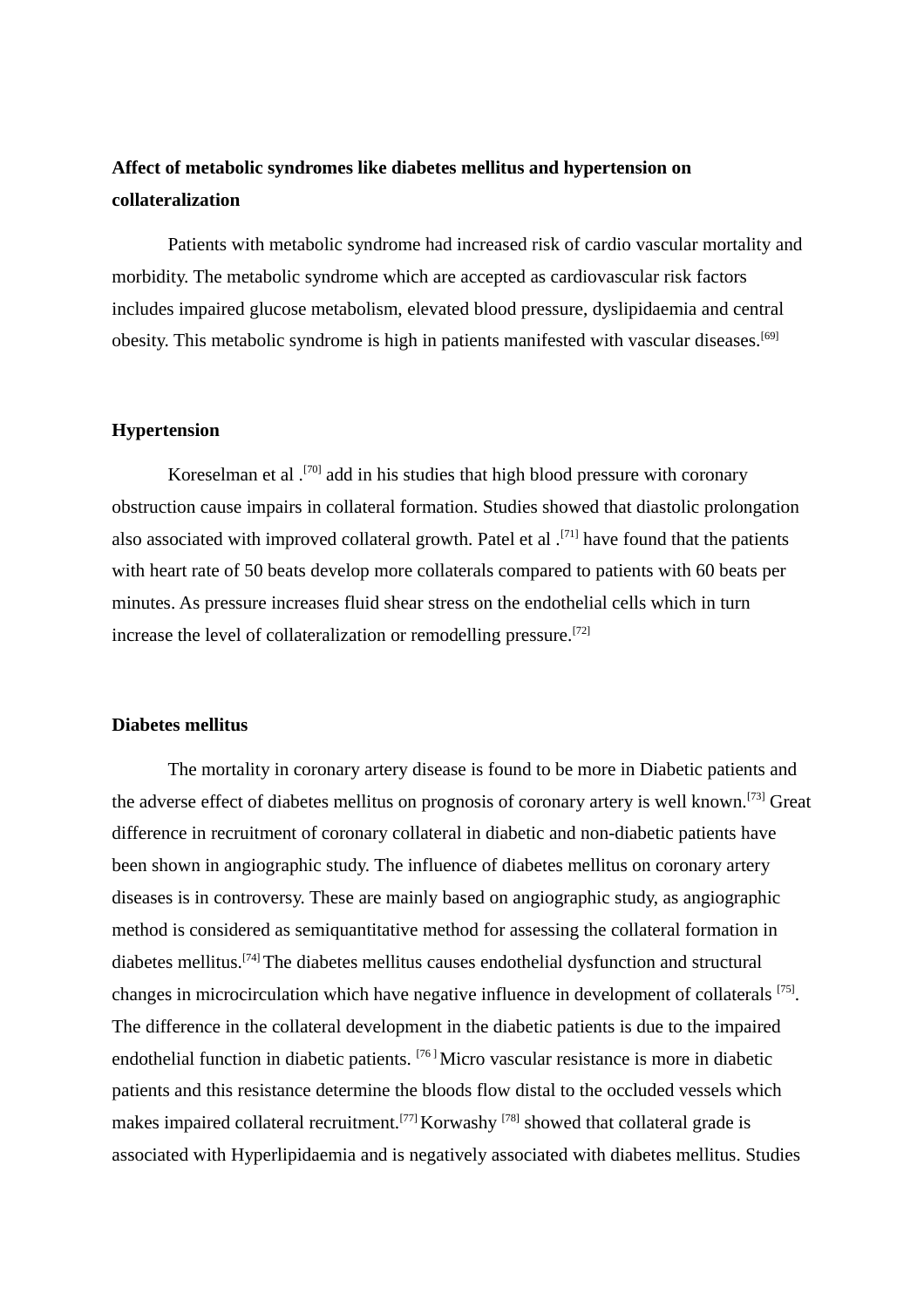based on CFI shows that collateral formation is independed of diabetic mellitus and degree of collateral depends on the coronary artery stenosis.It was found that collateral score is similar in patients with duration of stenosis less than five years. And the difference is showed only in patients with duration between 5-10 and more than 10 years. Hyper Insulinemia brings both functional and structural changes in blood vessels. Functional changes are through nitric oxide by receptors –mediated resistance which maintain the vasodilation and structural changes occur by proatherogenic responses mediated by MAP kinase pathway, cause significant changes over a period of time. <sup>[79]</sup>. Earlier studies shows that the diabetic patients had poor collateral formation and recent studies shows that it is independent of diabetes mellitus and the degree of collateral formation is only depended on the degree of coronary artery stenosis. [80] R Zhinden et al. [81] studied in 200 patients of which 100 were diabetic and 100 non diabetic, of this 174 had stenosis and 26 were angiographically normal. Doppler guide wire was used to calculate the coronary flow velocity. The patients were homogenous in all respect and this study found no difference in the coronary flow index between the diabetic and non-diabetic patients.

Tilmann et al.[82] conducted a study in 450 patients who underwent angioplasty and collateral flow was measured using Rentrop classification also CFI was measured using sensor tipped PTCA guide wire. Multivariate analysis of factors like gender, age and various cardiovascular risk factors were analysed and found that myocardial Ischemia and coronary lesion severity is the only factors which determine the collateral flow .Zahra Ansari anvil et al <sup>[83]</sup>studied on the clinical determinants of collateral formation. Medical history were correlated with the angiographic evidence of collateral blood flow and found no relation between the grades of collateral formation and the risk factors. Still there are few studies that reported the set of variables like age, gender, smoking status, history of type II diabetes mellitus, hypertension, hyperlipidaemia, alcohol conceptions as predictors of collateral circulation.

#### **Therapeutic promotion of collaterals**

#### **Stem cells therapy**

Stem cells therapy with vascular progenitor for vasculoendothelial cells stimulates collateral in rat models. When these stem cells are engrafted into the blood vessels it was found better than pluripotent stem cells and mesenchymal cells in preclinical studies.[84] If the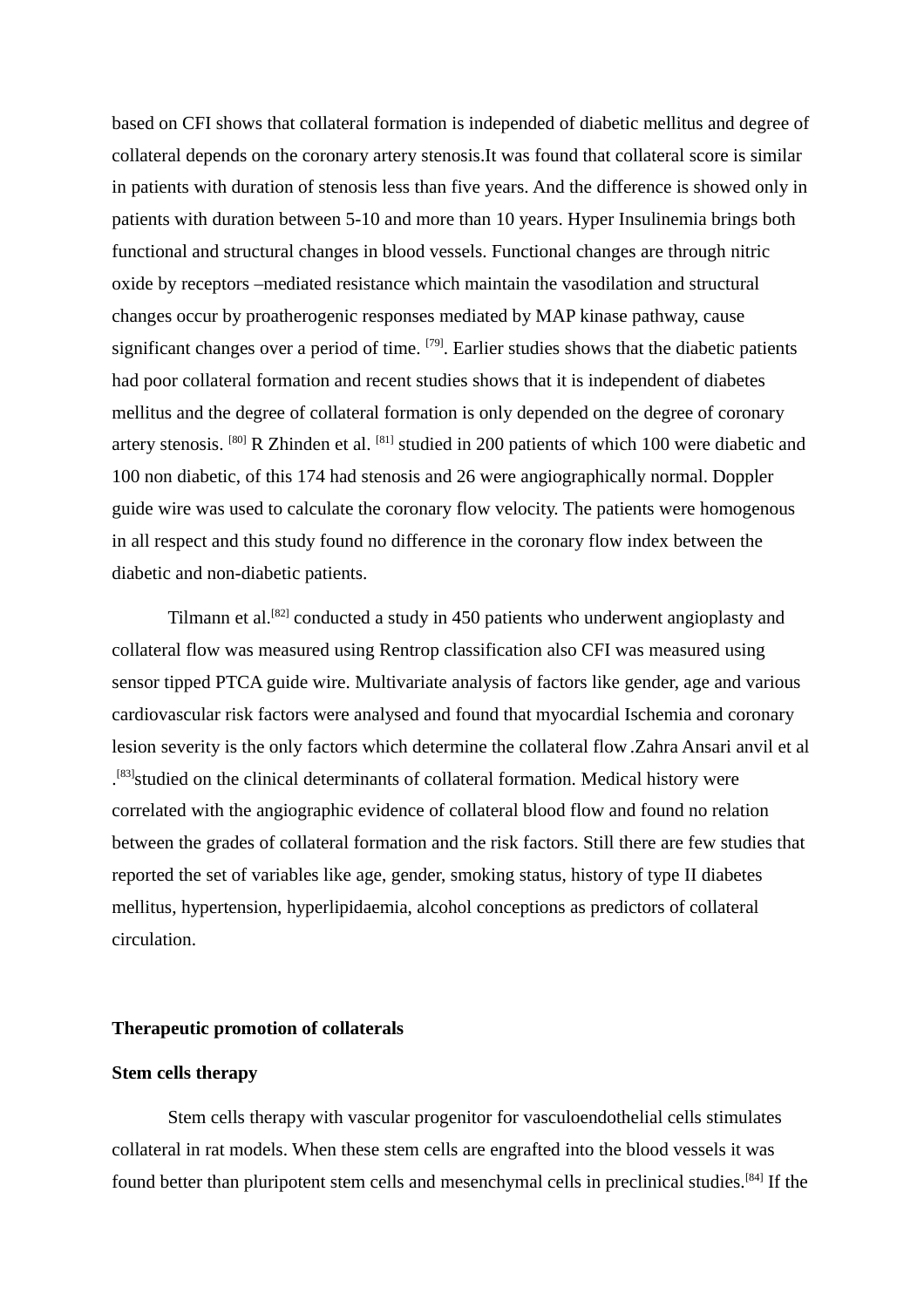preclinical model mimic all the risk factors that inhibit the growth of collaterals it would make an effective therapeutic strategy. If we Consider these factors the young healthy animals are not any way similar to the aged human with lots of risk factors. Thus, the administration of vasculoendothelial factors given directly into the cardiac tissue doesn't cause any useful clinical impact. It is found that arteriogenic therapies by growth factors showed subsequent development in collaterals in patients with stable angina but in some it developed unstable angina.<sup>[85]</sup>

#### **CONCLUSIONS**

Collateral formation and its remodelling depends on multiple factors which leads to variability in the quality and function of collaterals during coronary artery diseases. The affect of various demographic, morphological and cardiac risk factors on formation of coronary collaterals remains as an inconclusive issue. Therapeutic promotion of these collaterals is essential as these are alternative source of blood flow which benefits in long term mortality reduction. Further studies should be conducted on various factors affecting the collateral formation in obstructive coronary diseases to open new strategies for therapeutic promotion of collateralisation. Aiding and promoting collateralisation can help overcome the severe limitation of therapies available in cardiovascular diseases treatments and also can open new horizons in the treatment of coronary artery diseases. A complete Knowledge about the various factors causing variability in formation of these collaterals give way for more effective methods of understanding and employing therapeutic strategies.

#### **Acknowledgements**

The author wish to acknowledge the Cardiology Department of Palakkad Institute of Medical Sciences and Research Centre for sharing the patient data with their requisite consent and conducting further study on the factors affecting coronary collateral formation.

Government Medical college (Institute of Integrated Medical sciences) for granting IEC clearance for the research project on coronary collaterals

#### **Conflict of interest:** None declared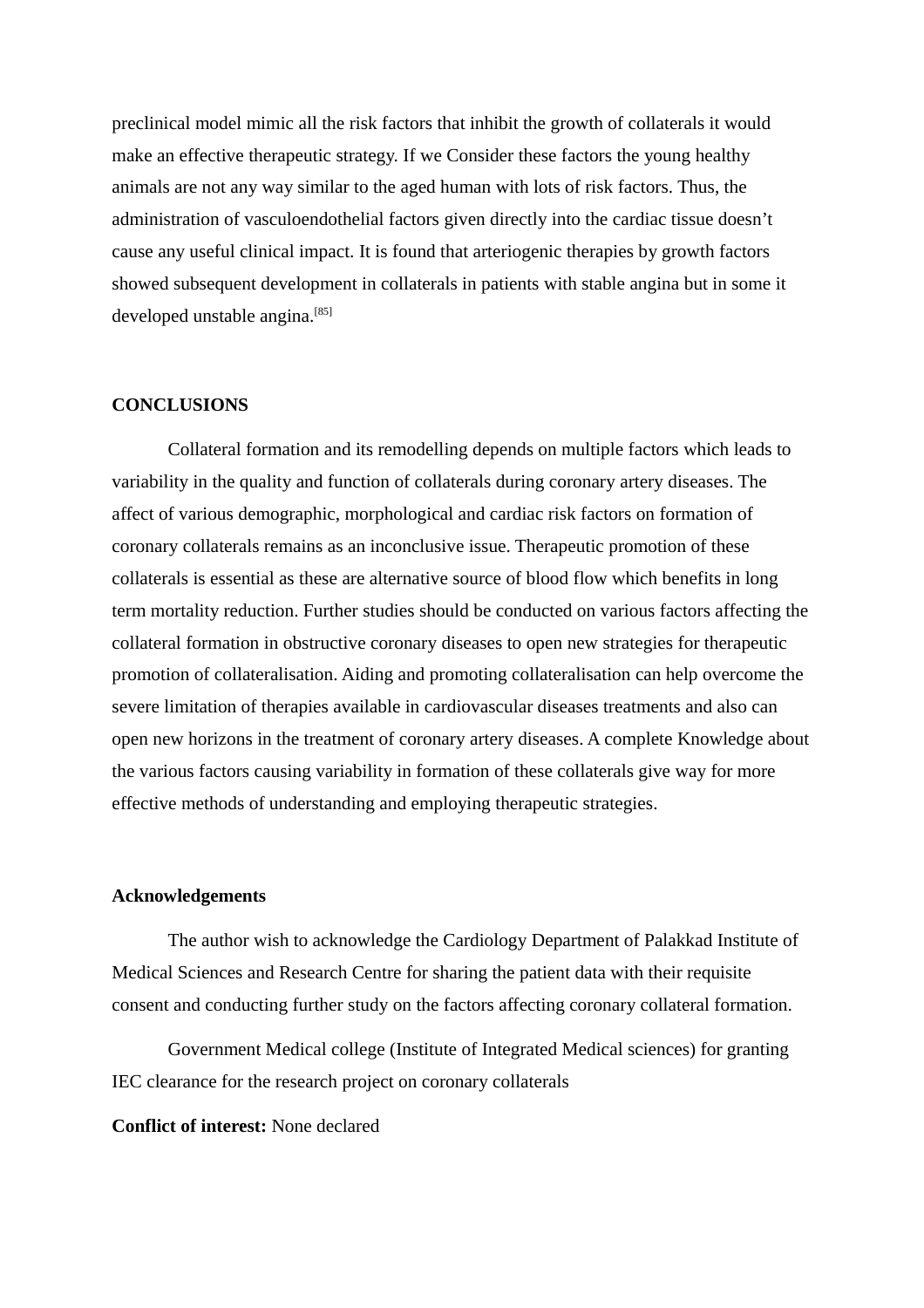# **REFERENCES**

- 1. Benjamin EJ, Blaha MJ, Chiuve SE, Cushman M, Das SR, Deo R, et al. American Heart Association Statistics Committee and Stroke Statistics Subcommittee. Heart Disease and Stroke Statistics 2017 American Heart Association. 2017; 135: 146–603.
- 2. Heusch G. Molecular basis of cardioprotection. signal transduction in ischemic pre-, post- and remote conditioning. Circ Res. 2015; 116: 674–699.
- 3. NO Ajayi, EA Vanker, KS Satyapal. Coronary artery Dominance dependent collateral development in the human heart. Folia Morphol Via Medica.2017; 76(2):191-196.
- 4. Christian Seiler, Pascal Meier.Historical Aspects and relevance of the human coronary collateral circulation. Current cardiology reviews.2014; feb10 (1):2-16.
- 5. Wustmann K, Zbinden S, Windecker S, Meier B, Seiler C. Is there functional collateral flow during vascular occlusion in angiographically normal coronary arteries. Circulation. 2003; 107 (17):2213–2220.
- 6. Baroldi G., Mantero O, Scomazzoni G. The collaterals of the coronary arteries in normal and pathologic hearts. Circ. Res. 1956; 4(2):223–229.
- 7. Zoll PM, Wessler S, Schlesinger MJ. Interarterial coronary anastomoses in the human heart,with particular reference to anemia and relative cardiac anoxia. Circulation. 1951; 4: 797-815.
- 8. Habib GB, Heibig J, Forman SA, Brown BG, Roberts R, Terin ML, et al. Influence of coronary collateral vessels on myocardial infarct size in humans: results of phase I Thrombolysis in Myocardial Infarction (TIMI) trial: the TIMI investigators. Circulation. 1991; 83:739–746.
- 9. Elsman P, Van't Hof AW, de Boer MJ, JC Hoorntje. Role of collateral circulation in the acute phase of ST-segment-elevation myocardial infarction treated with primary coronary intervention. Eur Heart J. 2004; 25(10):854- 858.
- 10. Christian Seiler, Pascal Meier. Historical Aspects and relevance of the human coronary collateral circulation. Current cardiology reviews.2014; feb10 (1):2-16.
- 11. Meier P, Gloekler S, Zbinden R, Beckh S, de Marchi SF, Zbinden S, et al. Effect of recruitable collaterals: a 10-year follow-up study in patients with stable coronary artery

disease undergoing quantitative collateral measurements. Circulation.2007;

116(9):975–983.

- 12. Chilian WM, Penn MS, Pung YF, Dong F, Mayorga M, Ohanyan V, Logan S, Yin L. Coronary collateral growth– back to the future. J Mol Cell Cardiol .2012; 52: 905–911.
- 13. Fulton WF. Arterial anastomoses in the coronary circulation: I. Anatomical features in normal and diseased hearts demonstrated by stereo arteriography. Scott Med J. 1963; 8: 420 –434.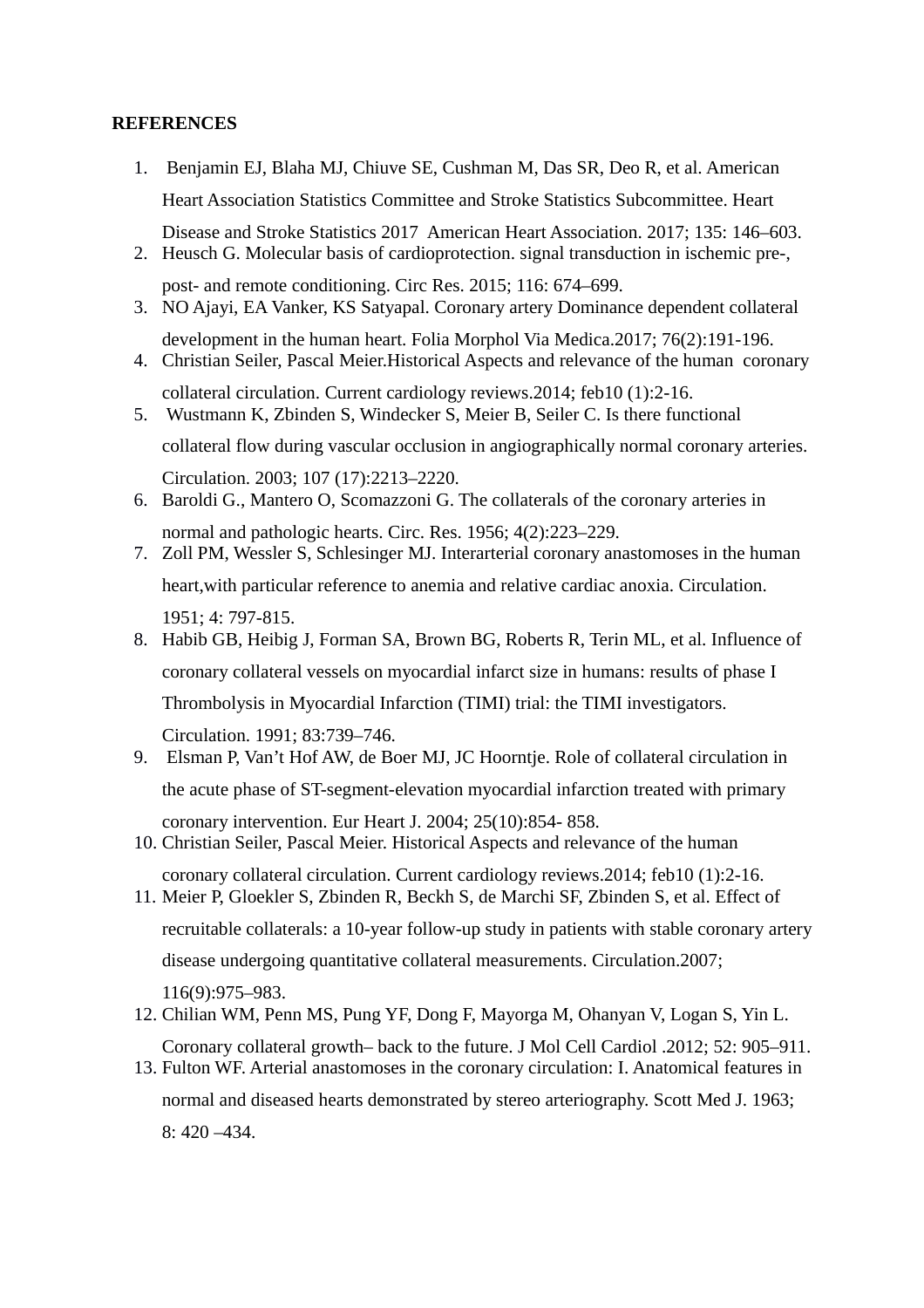- 14. Schaper W, Scholz D. Factors regulating arteriogenesis. Arterioscler Thromb Vasc Biol. 2003; 23: 1143–1151.
- 15. Chilian WM, Mass HJ, Williams SE, Layne SM, Smith EE, Scheel KW. Micro vascular occlusions promote coronary collateral growth. Am J Physiol. 1990 Apr; 258:1103-11.
- 16. Charney R, Cohen M. The role of the coronary collateral circulation in limiting myocardial ischemia and infarct size. Am. Heart J. 1993; 126(4):937–945.
- 17. Zoll PM, Wessler S, Schlesinger MJ. Interarterial coronary anastomoses in the human heart, with particular reference to anemia and relative cardiac anoxia. Circulation 1951; 4: 797-815.
- 18. Cohen M, Rentrop KP. Limitation of myocardial ischemia by collateral circulation during sudden controlled coronary artery occlusion in human subjects: a prospective study. Circulation. 1986; 74: 469–476.
- 19. Baroldi G, Mantero O, Scomazzoni G. The collaterals of the coronary arteries in normal and pathologic hearts. Circ. Res. 1956; 4(2):223–229.
- 20. Richard S Snell. Snell Clinical Anatomy.7<sup>th</sup>ed.Baltimore: Lippincott Williams and Wilkins; 2001.
- 21. Chilian WM, Penn MS, Pung YF, Dong F, Mayorga M, Ohanyan V, Logan S, Yin L Coronary collateral growth–back to the future. J Mol Cell Cardiol. 2012; 52: 905–911.
- 22. Wustmann K, Zbinden S, Windecker S. Is there functional collateral flow during

vascular occlusion in angiographically normal coronary arteries? .Circulation. 2003; 107:2213–20.

- 23. Rentrop KP, Cohen M, Blanke H, Phillips RA. Changes in collateral channel filling immediately after controlled coronary artery occlusion by an angioplasty balloon in human subjects. J Am Coll Cardiol. 1985; 5:587–592.
- 24. Rentrop KP, Feit F, Sherman W., Thornton J.C. Serial angiographic assessment of coronary artery obstruction and collateral flow in acute myocardial infarction: Report from the second Mount Sinai-New York University Reperfusion Trial. Circulation. 1989; 80(5):1166–1175.
- 25. Heifant RH, Kemse HG, GORLIN R. Coronary atherosclerosis, Coronary collaterals and their relation to cardiac function. Ann Intern Med. 1970; 73: 189-197.
- 26. Werner G.S, Ferrari M, Heinke S, Kuethe F, Surber R, Richartz BM, Figulla HR. Angiographic assessment of collateral connections in comparison with invasively determined collateral function in chronic coronary occlusions. Circulation. 2003; 107(15):1972–1977.
- 27. Pijls NH, van Son JA, Kirkeeide RL, De Bruyne B, Gould KL. Experimental basis of determining maximum coronary, myocardial and collateral blood flow by pressure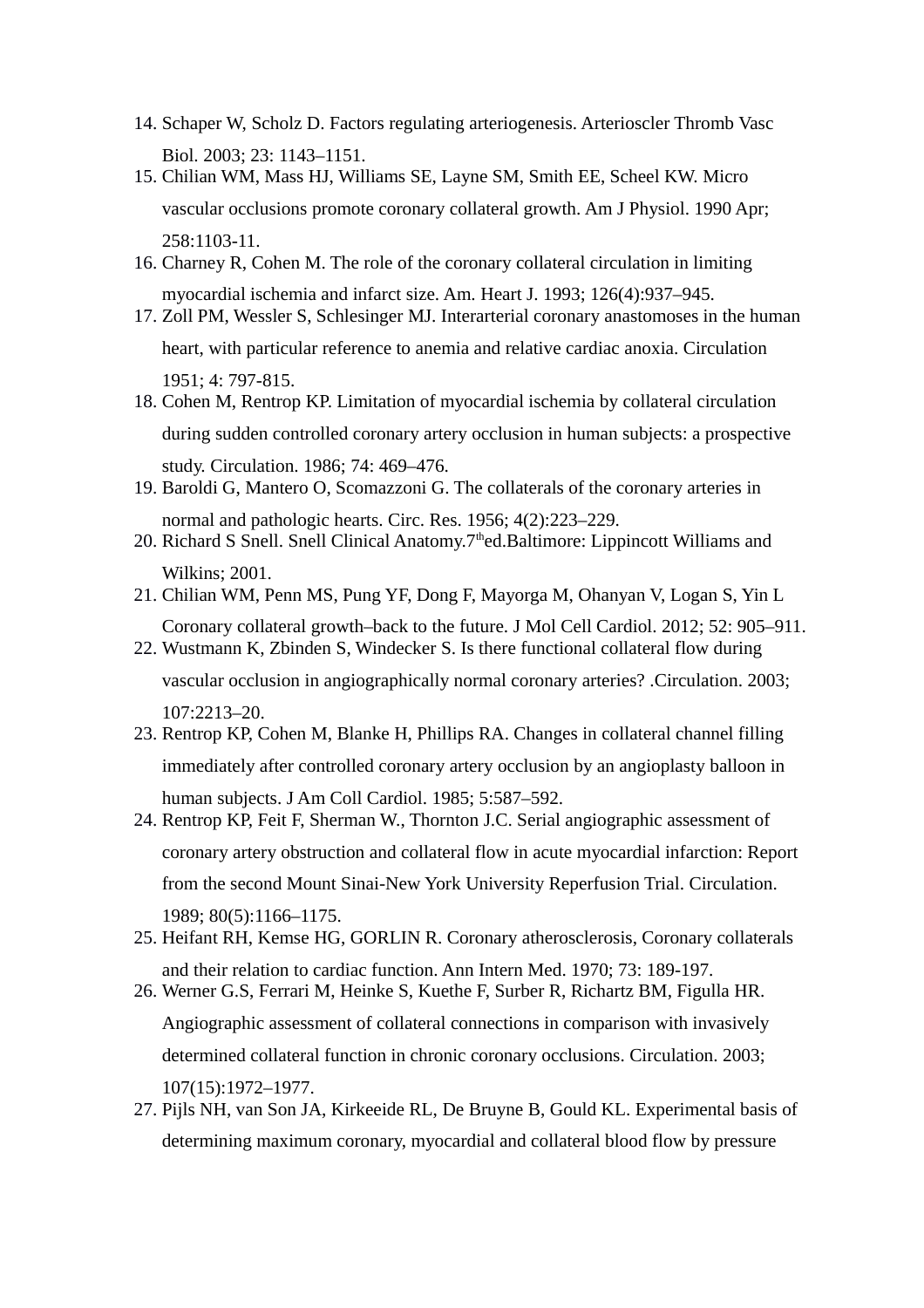measurements for assessing functional stenosis severity before and after percutaneous

transluminal coronary angioplasty. Circulation. 1993; 87(4):1354–1367.

- 28. Meier B, Rutishauser W. Coronary pacing during percutaneous transluminal coronary angioplasty. Circulation. 1985; 71(3):557–561.
- 29. Ladwiniec A, Hoye A. Coronary collaterals little give and take and a few unanswered questions. J clin Exp Cardiol .2013; 4(4) :2155-4172.
- 30. Levin DC. Pathway and functional significance of the coronary collateral circulation. Circulation .1974; 50:831-837.
- 31. Abaci A, Oğuzhan A, Kahraman S, Erynol NK, Unal S, H Arinc, et al. Effect of Diabetes mellitus on formation of coronary collateral vessels. Circulation. 1999; 99(17): 2239–2242.
- 32. Jamies TN.Anatomy of the Coronary Arteries. New York: Paul B. Hoeber; 1961.
- 33. N. Mittal, Zhou. Linares, UN. Kaimovitz, Molloi. Analysis of blood flow in the entire

coronary arterial tree. Am J Physiol Heart Circ Physiol. Research gate .2005; 289: H439–H446.

- 34. Susan standring, Neil r Borley,Patricia Collins ,Alen R Crossman, Micheal A Gatzoulis, Jeremiah Chealu, et al. Grays Anatomy. 40<sup>th</sup> ed. China: Churchill livingstone Elsevier;2008
- 35. Cihan Altin,Suleyman Kanyilmaz, Sahbender Koc, Yusuf Cemil Gursoy, Ugur Bal, Alp Aydinalp, et al. Coronary anatomy, anatomic variations and anomalies: a retrospective

coronary angiography study .Singapore Med J. 2015; 56(6): 339-345. 36. Frescura C, Basso C, Thiene G. Anomalous origin of coronary arteries and risk of

sudden death: a study based on an autopsy population of congenital heart disease. Hum Pathol. 1998; 29:689-95.

37. Adriana DM Villa, Eva Sammut, Arjun Nair, Ronak Rajani, Rodolfo Bonamini,

Amedeo Chiribir. Coronary artery anomalies overview: The normal and the abnormal.

World J Radiol .2016; 8(6): 537-555.

- 38. Kayrak M, Ulgen MS, Ergene O,Kozan O. Textbook of Invasive cardiology, 1st ed. Ankara: Hacettepe University Basımevi ;2007:12-9.
- 39. Dursun I, Bahcivan M, Durna K, Ibrahimov F, Erk NH, Yasar E, et al. Treatment strategies in myocardial bridging: a case report. Cardiovasc Revasc Med. 2006; 7(3):195–198.
- 40. Masatishi fujita, Izurunakae, yasukl, T kojihsegawa ryljjinohar, tklnm ueda, shunichitamaki, et al. Determinants of Collateral Development in Patients with Acute Myocardial Infarction. Clin. Cardiol.1999; 22: 595-599.
- 41. NO Ajayi, EA Vanker, KS Satyapal. Coronary artery Dominance dependent collateral development in the human heart. Folia Morphol.Via Medica.2017; 76(2):191-196.
- 42. Chien S. Mechanotransduction and Endothelial cell Homeostasis: The wisdom of cells. Am j physiol. Heart circ Physiol. 2007; 292(3):H1209-1224.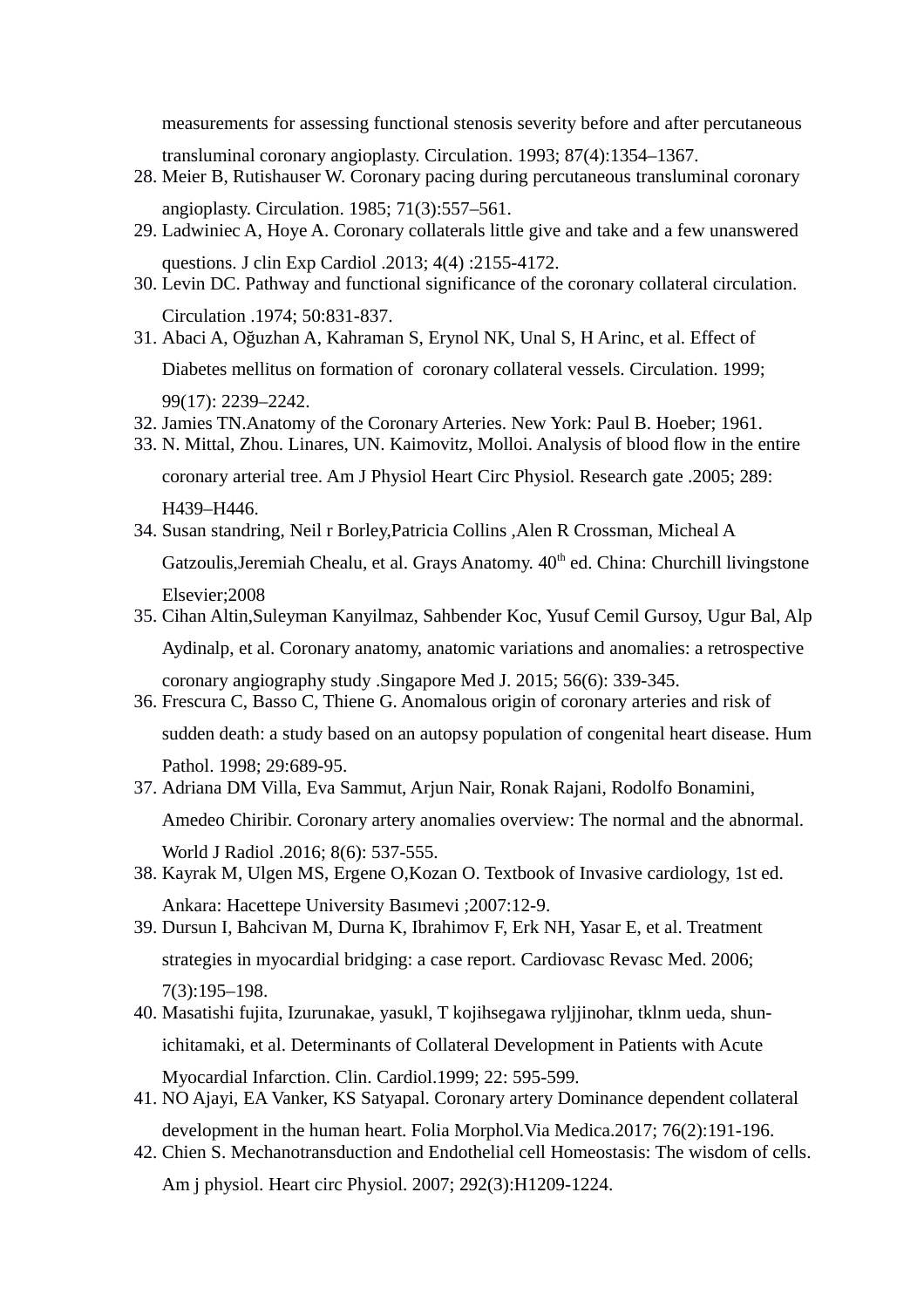- 43. Ito WD, Arras M, Scholz D, winkler B, Htun P, Schaper. Angiogenesis but not collateral growth is associated with Ischemia after femoral artery occlusion. Am J Physiol.1997; 273(3Pt2):H1255-65.
- 44. Adair TH, Montani JP. Morgan & Claypool Life Sciences: San Rafael (CA); 2010.
- 45. Bhamini Patel, Peter Hopmann, Mansee Desai, Kanithra Sekaran, Kathleen Graham, Liya Yin, et al. Coronary Collateral Growth: Clinical Perspectives and Recent

Insights.Physiologic and Pathologic Angiogenesis.2017; 10:5772-67164.

- 46. Thomas Nickolay, Simon Nichols, Lee Ingle, Angela Hoye. Excercise Training as a mediators for enhancing coronary collateral circulation :A review of the evidence.Curr Cardiol Rev.2020 ;16(3):212-220
- 47. Meier P, Gloekler S, de Marchi SF, Indermuehle A, Rutz T, Traupe T, et al. Myocardial salvage through coronary collateral growth by granulocyte colony-stimulating factor in chronic coronary artery disease: a controlled randomized trial. Circulation. 2009; 120(14):1355–1363.
- 48. Niebauer J, Hambrecht R, Marburger C, Hauer K, Velich T, von Hodenberg E, et al. Impact of intensive physical exercise and low-fat diet on collateral vessel formation instable angina pectoris and angiographically confirmed coronary artery disease. Am. J. Cardiol.1995; 76(11):771–775.
- 49. Horne BD, Anderson JL, John JM.Which white blood cell subtypes predict increase cardiovascular risk? J Am Coll Cardiol .2005; 45: 1638–1643.
- 50. Ommen SR, Gibbons RJ, Hodge DO. Usefulness of the lymphocyte concentration as a prognostic marker in coronary artery disease. Am J Cardiol. 1997; 79: 812– 814.
- 51. Hoefer IE, Van Royen N, Rectenwald JE, Bray EJ, Abouhamze Z, Moldawer LL,et al.Direct evidence for tumor necrosis factor-alpha signalling in Arteriogenesis. Circulation.2002; 105(14):1639-1641.
- 52. Clauss M, Weich H, Breier G. The Vascular endothelial growth Factors receptors FLT–I mediates biological activities: Implication for the functional role of placenta of placenta growth factores in monocyte activation and chemo taxis. J Bioli Chem. 1996; 271:17629-17634.
- 53. lazarous DF, Shou M, Scheinowitz M. Comparative effects of fibroblast growth factors and vascular Endothelial growth factor on coronary collateral development and arterial response to injury. Circulation 1996;94 (5):1074-1082.
- *54.* Toor IS, Jaumdally R, Lip GY, Millane T, Varma C. Eosinophil count predicts mortality following percutaneous coronary intervention. Thromb Res. 2012; 130(4):607–611.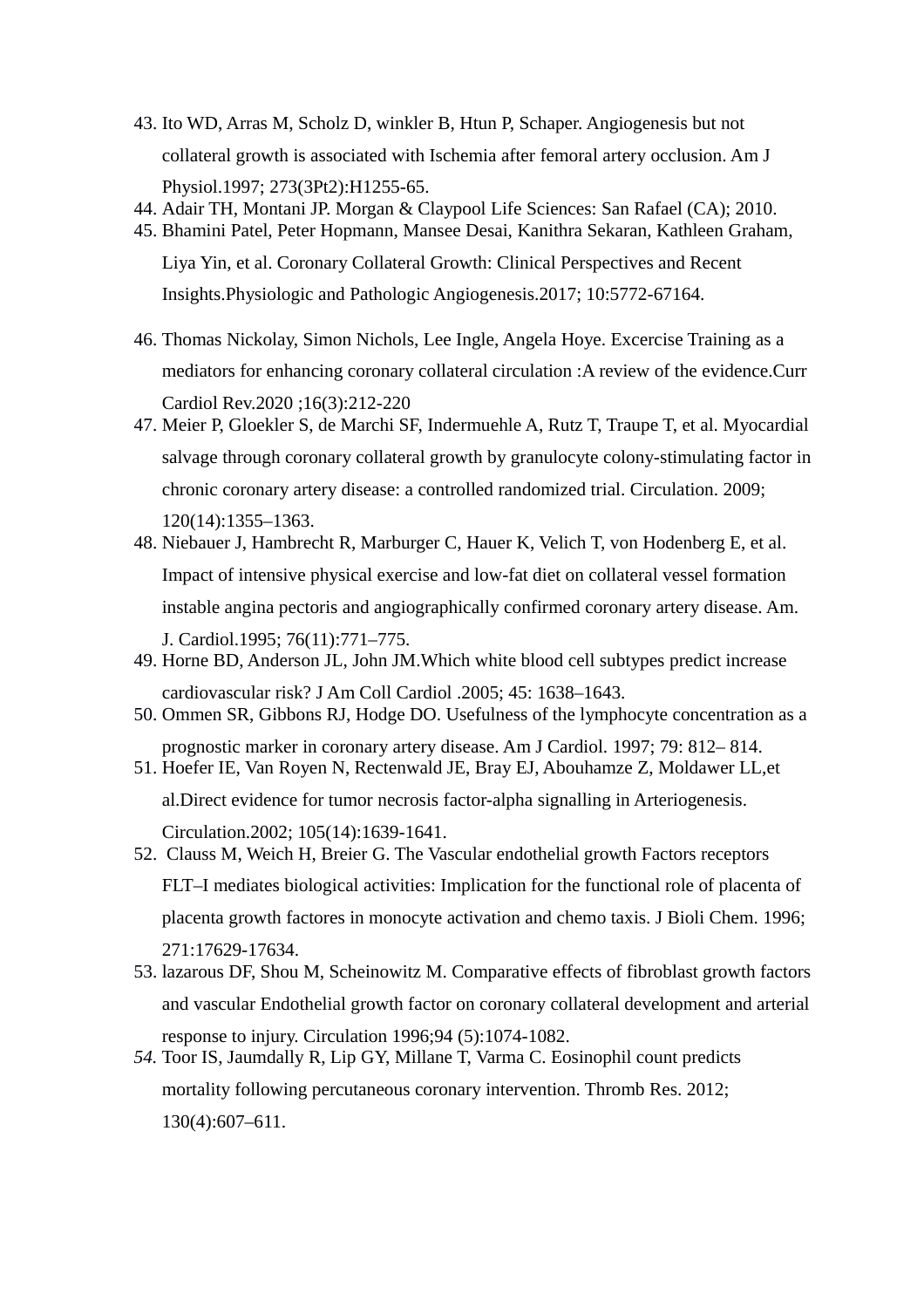- 55. Verdoia M, Schaffer A, Cassetti E. Absolute eosinophils count and the extent of coronary artery disease: a single centre cohort study. J Thromb Thrombolysis. 2015; 39(4):459–466.
- 56. Wang J, Qun L, Li S, Wang D, Chen B. Relationship of coronary collateral circulation with eosinophils in patients with unstable angina pectoris. Clinical Interventions in Aging .2016;11:105-110.
- 57. Lederman RJ, Mendelsohn FO, Anderson RD.Therapeutic angiogenesis with recombinant fibroblast growth factors-2 for intermittent claudication. Lancet .2002 ; 359(9323):2053-2058
- 58. Conway EM, Collen D, Carmeliet P.Molecular Mechanism of blood vessel growth. Cardiovascular Research. Elsevier.2001; 49(3):507-521.
- 59. Johannes Waltenberger. Impaired collateral vessels development in diabetes: Potential Cellular mechanisms and therapeutic implications. Cardiovascular Research.Oxford Academic.2001; 49(3):554-560
- 60. Walttenberger J, Lange J, Kranz A. Vasculoendothelial factors-A –Induced chemotaxis of monocytes is attenuated in patients with diabetes mellitus: A potential predictors for the individual capacity to develop collaterals. Circulation 2000; 102(2):185-190.
- 61. Kranz A, Rau G,Kochs M,Waltenberger J. Elevation of vasculoendothelial growth factor – A serum level following acute Myocardial Infarction.Evidence for its origin and function significance .J Mol Cell Cardiol.2000 ;32(1):65-72.
- 62. Anan Huang, Xin Qi, Yameng Cui, Yulin Wu, Shiqi Zhou, Mingyin Zhang .Serum VEGF: Diagnostic Value of Acute Coronary Syndrome from Stable Angina Pectoris and Prognostic Value of Coronary Artery Disease. Cardiology Research and Practice. 2020; D 6786302:1-8.
- 63. James E Faber, Hua Zhang, Roberta M Lassance Soares, Pranay Prabhakar, Amir H Najafi, Mary Susan Burnett, Stephen E Epstein. Aging causes collateral rarefaction and increased severity of ischemic injury in multiple tissues. Arterioscler Thromb Vasc Biol. 2011; 31(8): 1748–1756.
- 64. Xin Y, Wang YM, Zhang H, Li J, Wang W, Wei YJ, Hu SS. Aging adversely impacts biological properties of human bone marrow-derived mesenchymal stem cells: implications for tissue engineering heart valve construction. Artif Organs. 2010; 34:215–222.
- 65. Chigogidze M, Sharashidze N, paghava Z. Gender differences in coronary collateral Circulation during acute and stable ischemic heart diseases. Translational and clinical Medicine. Georgian Medical Journal and clinical Medicine.2018 ;3:25-31.
- 66. HA Scientific Statement 2004. Evidence-Based Guidelines for Cardiovascular Disease Prevention in Women. Arterioscler Thromb Vasc Biol. 2004; 24:29-50.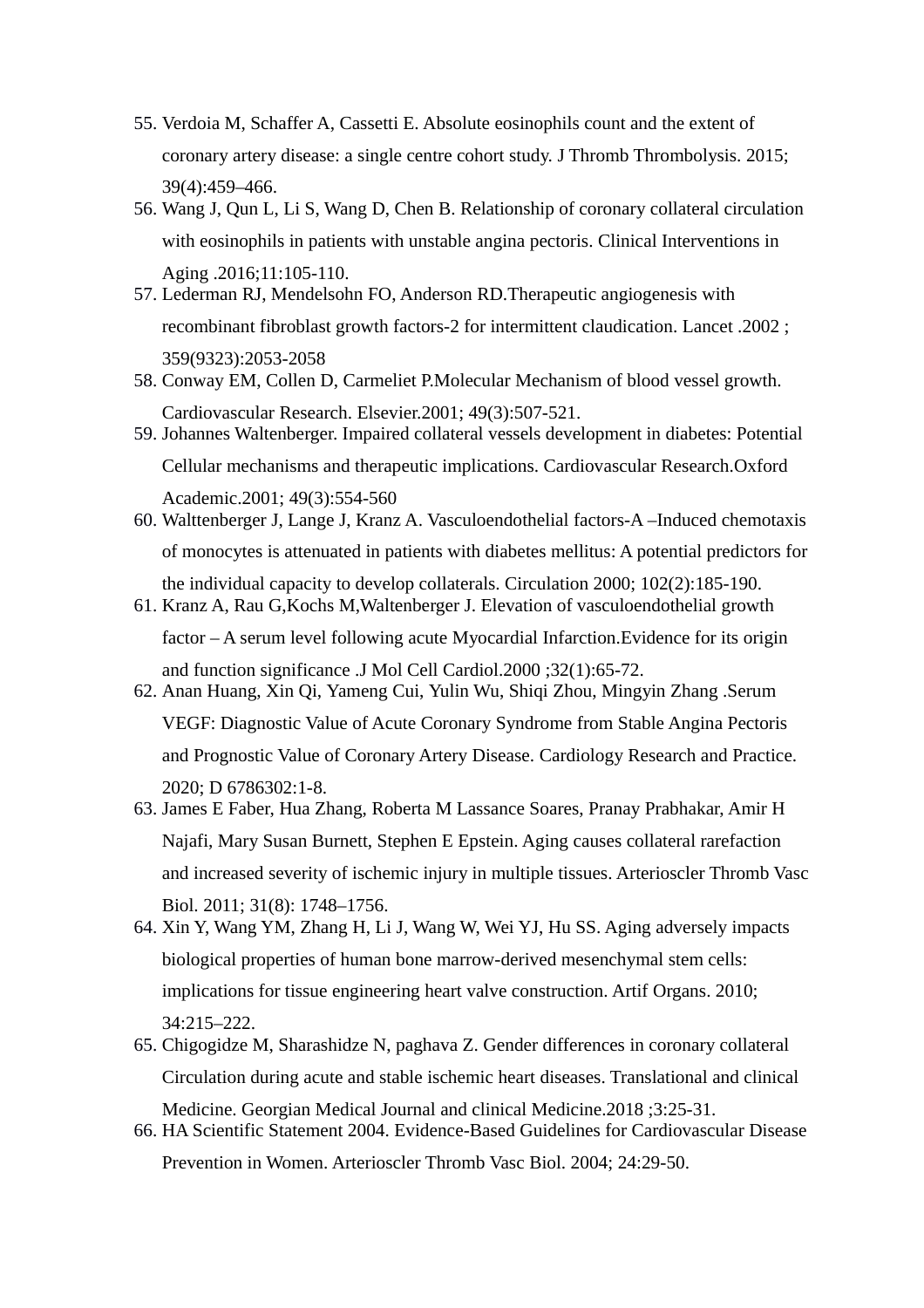- 67. Andrea Iorga, Christine M Cunningham, Shayan Moazeni, Gregoire Ruffenach, Soban Umar and Mansoureh Eghbali. The protective role of estrogen and estrogen receptors in cardiovascular disease and the controversial use of estrogen therapy.Biology of Sex Differences .2017; 8:33-8..
- 68. Jeroen Koerselman, Peter P Thde Jaegere,Marianne C Verhaar,Di ederick E Grobbee,Yolanda Vander Graaf.Coronary collateral circulation :The effects of smoking and alchol. Atherosclerosis .2007;19 (1): 191-198.
- 69. Expert Panel on Detection, Evaluation, and Treatment of High Blood Cholesterolin Adults: Executive Summary of the Third Report of the National Cholesterol Education Program (NCEP) Expert Panel on Detection, Evaluation, and Treatment of High Blood Cholesterol in Adults (Adult Treatment Panel III). JAMA .2001;285:2486–2497.
- 70. Koerselman J, PP Th de Jaegere,MC Verhaar,Y Vander Graaf,DE Grobbee. High blood pressure is inversely related with presence and extent of coronary collaterals. J Hum Hypertens. 2005; 19(10): 809–817.
- 71. Patel SR, Breall JA, Diver DJ, Gersh BJ, Levy AP. Bradycardia is associated with development of coronary collateral vessels in humans. Coron Artery Dis.2000; 11: 467–472.
- 72. MH Tayebjee, GYH Lip , RJ MacFadyen. Is there an association between hypertension and the development of coronary collateral flow? .Journal of Human Hypertension.2005; 19: 757–759.
- 73. Buschmann EE, Brix M, Li Lulu, Doreen J, Zietzer A, Li M, BuschmannI, Hillmeister P. Adaptation of external counter pulsation based on individual shear rate therapy improves endothelial function and claudication distance in peripheral artery disease. Vasa .2016;45: 317–324.
- 74. Seiler C, Fleisch M, Garachemani A. Coronary collateral quantitation in patients with coronary artery disease using intravascular flow velocity or pressure measurements. J Am Coll Cardiol. 1998; 32:1272–9.
- 75. Schofield I, Mlik R, Izzard A, et al. Vascular structural and functional changes in type 2 diabetes mellitus. Circulation .2002; 106:3037–43.
- 76. Waltenberger J. Impaired collateral vessel development in diabetes: potential cellular mechanisms and therapeutic Implications. Cardiovasc Res .2000; 49:554–60.
- 77. Piek JJ, van Liebergen RA, Koch KT, R J Peters, GK David. Comparison of collateral vascular responses in the donor and recipient coronary artery during transient coronary occlusion assessed by intracoronary blood flow velocity analysis inpatients. J Am Coll Cardiol. 1997; 29:1528–35.